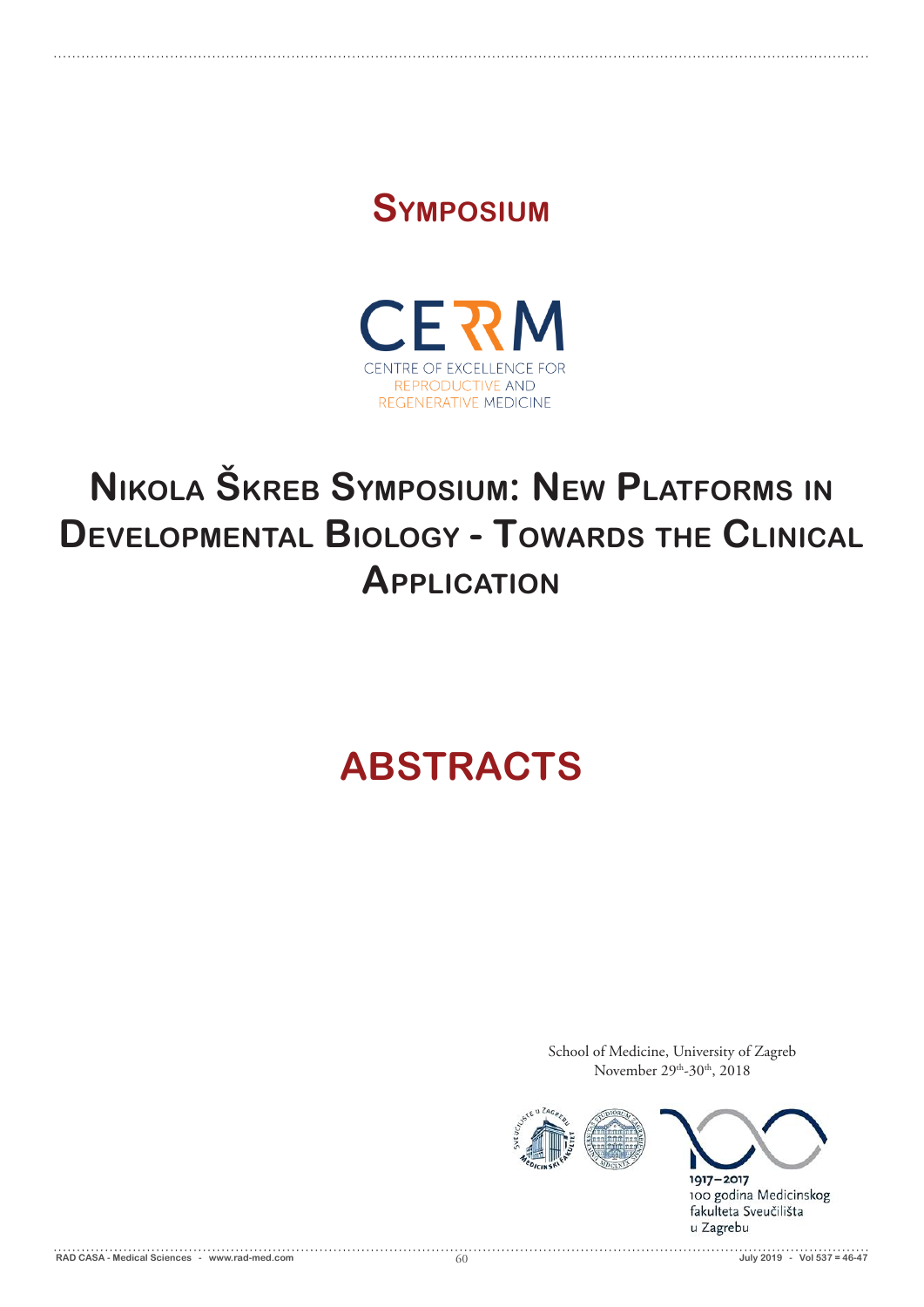**Nikola Škreb Symposium: New platforms in developmental biology - towards the clinical application**



**ABSTRACTS**

## **Preface**

We have dedicated Nikola Škreb Symposium to the memory of an outstanding scientist, the founder of the Zagreb School of Mammalian Embryology and above all to a teacher that inspired many to dedicate themselves to science. Being a medical doctor himself, Nikola Škreb understood that the basic biological research is the very fundament of every progress in medicine. In 1986., when professor Škreb was supposed to retire, his students and collaborators D. Solter, I. Damjanov, D. Šerman and A. Švajger organized a memorable conference "Developmental Origins of Neoplasia" in Dubrovnik with participation of leading developmental biologists- from Spemann's collaborator Salome Gluecksohn-Waelsch to the future Nobel prize winner Martin Evans. This great occasion inspired us to organize Škreb Symposia at our School of Medicine in the memory of our teacher. In the first Škreb Symposium "Experimental Mammalian Embryology at the Turn of the Century (2003), where Davor

Solter, Ivan Damjanov and Anton Švajger presented their research, we were honoured especially by participation of Anne McLaren and Andzej Tarkowski, the winners of that year's Japan Prize. Next Symposium was held in 2013. with Davor Solter, Barbara Knowles, Takashi Hiiragi, Rolf Kemler, Azim Surani, Anne Ferguson-Smith, Siniša Volarević, Dinko Mitrečić and younger members of the Department of Medical Biology.

The third Symposium in 2018. is one of the activities of the project Regenerative and Reproductive Medicine - Exploring New Platforms and Potentials, supported by the European Union through the European Regional Development Fund, Operational Programme Competitiveness and Cohesion, under grant agreement No. KK.01.1.1.01.0008, of the Center of Excellence on Reproductive and Regenerative Medicine, Research Unit on Reproduction and Development.

We hope that all participants will benefit from the interesting program.

Prof. dr. sc. Floriana Bulić-Jakuš Prof. dr. sc. Davor Solter Prof. dr. sc. Davor Ježek

## **Nikola Škreb biography**

Nikola Škreb (1920-1993) was born in Zagreb. He graduated from the School of Medicine in 1948. and stayed on as a researcher and teacher at the Department of Biology until the very end of his life. Nikola Škreb did pioneering research in mammalian developmental biology and with his collaborators made major discoveries in that field. First, based on experiments with teratogenic agents (with Z. Frank, N. Bijelić, M. Mueller), he found out that "all or none" effect upon the embryo is lost with the critical phase of mesoderm formation, leading to congenital anomalies. Next, together with A. Švajger and B. Levak-Švajger, he discovered that the epiblast is the source of all three germ-layers. With D. Solter

and I. Damjanov he found out that the mouse

embryo gives rise to a malignant teratocarcinoma after transplantation under the kidney capsule of the adult animal. He also investigated differential gene activity during mammalian



embryogenesis with D. Šerman and possibilities of in vitro cultivation at the critical phase of gastrulation with V. Crnek-Kunstelj, F. Bulić-Jakuš, M. Vlahović, G. Jurić-Lekić. Professor Nikola Škreb was the Head of Department from 1970. till 1993. and also the head of University Institute of Biology from 1962. till 1972. His research activities in mammalian embryology were supported by many domestic and several international USA and WHO grants. He was elected to the Yugoslav Academy of Sciences and Arts in Zagreb (1979), was the honorary member of the Croatian Medical Academy in Zagreb. He was awarded the "Ruđer Bošković Award" for science (1970), and the State Award for his Scientific Life Work (1979). Professor Škreb was elected the

first president of European Developmental Biology Organization (EDBO) in 1978. and served as the president of the Croatian Natural Science Society.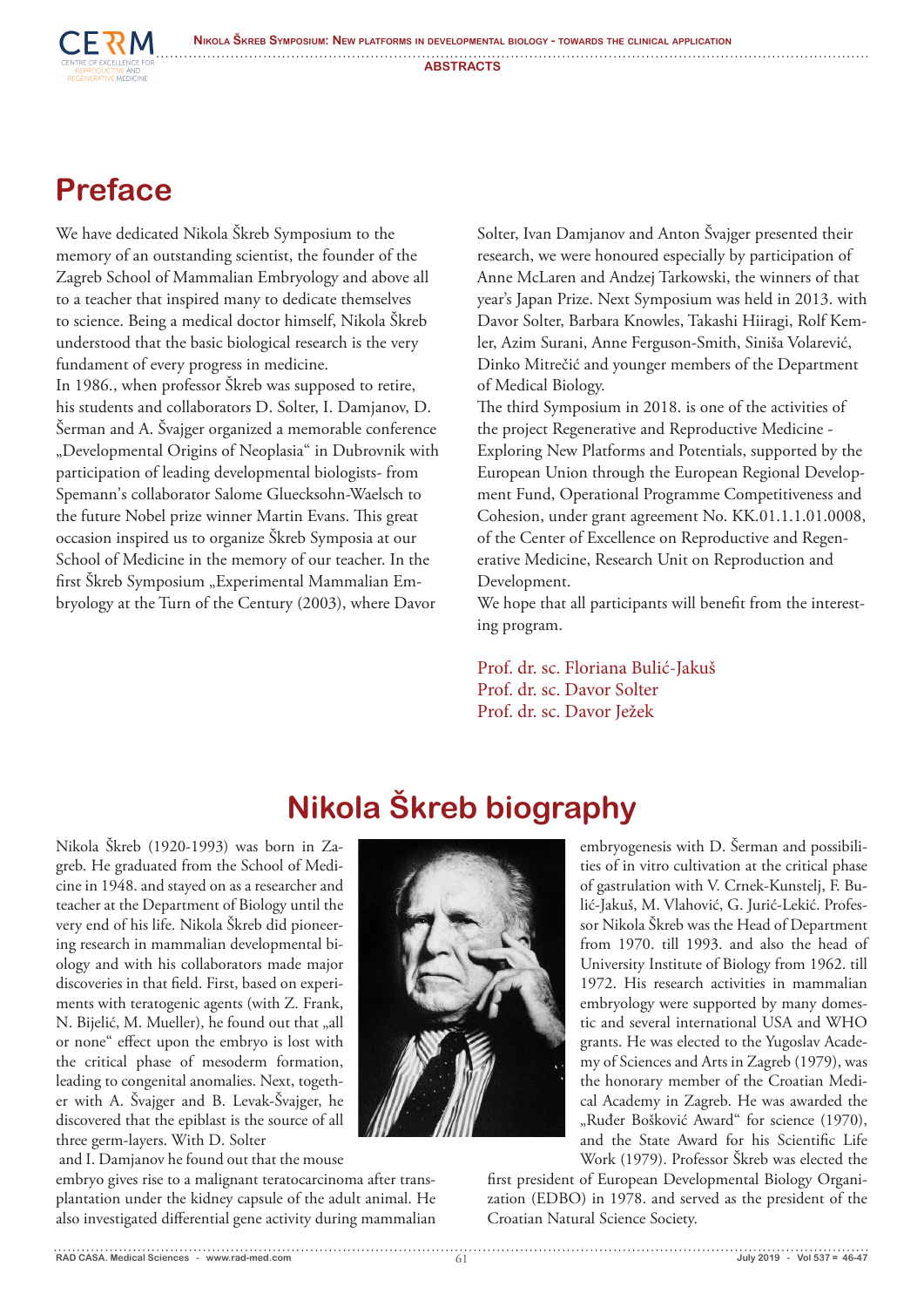

### **Epigenetic Mechanisms Controlling Early Mammalian Development**

Davor Solter

Emeritus Max Planck Director, Germany Visiting professor School of Medicine University of Zagreb, Croatia

Epigenetic state of each cell is crucial in determining its gene expression and consequently its phenotype. Changes in the epigenetic state of the genome are essential for normal development. While gradual changes in epigenetic states occur throughout development there are two crucial moments when massive reprogramming of the genome takes place: transition from somatic cells to primordial germ cells and in zygote, following fertilization, when the germ cell epigenome transits to somatic epigenome state. During those transitions a general DNA demethylation takes places, however, there are several components of the genome e.g. imprinted genes that need to be protected. TRIM28 is one of the components of the protective mechanism and its absence during oogenesis leads to post-fertilization failure. Variations in failure phenotype suggest that, in absence of TRIM 28, epigenetic marks are randomly lost, and not replaced, from individual genes resulting in epigenetic chimerism. These results emphasize the importance of maintaining and protecting correct epigenetic state during mammalian development.

### **Role of Early-life Exposures on Epigenome and Cancer Susceptibility in Childhood and Adulthood**

#### Zdenko Herceg

Section of Mechanisms of Carcinogenesis, Epigenetics Group, International Agency for Research on Cancer (IARC), Lyon, France

There is growing evidence for the causal relationship between in utero and early- life exposures and increased risk of a wide range of human diseases, including cancer. Environmental agents and nutrients can produce important, stable, and, in some instances, transgenerational epigenetic alterations underlying changes in the phenotype, consistent with the 'Developmental Origins of Health and Disease' (DOHaD) hypothesis. Although causal relations have not been firmly established yet, the recent advance in epigenetics provides insight for the mechanisms of early life predisposition to child and adult disease risk. The levels and patterns of DNA methylation undergo dramatic changes during embryonic development, starting with a wave of a profound demethylation during the cleavage stage and followed by a widespread de novo methylation after embryo implantation stage. As these mechanisms operate in strictly defined stages of development, it is possible that these developmental periods (such as peri-conceptual period) represent particularly sensitive windows of vulnerability. Adaptive responses during in utero life may include epigenetic changes in different developmental pathways (such as production and expansion of somatic stem/ progenitor cells, metabolic changes, and production of and sensitivity to hormones), a combination of which may alter normal development of tissues and organs. Our group has recently been involved in the studies aiming to test the hypothesis that epigenetic changes associated with childhood cancer risk and exposure to environmental/dietary/lifestyle factors during pregnancy can be identified in blood cells at birth, and that methylation changes can serve as sensitive biomarkers in primary and secondary prevention of childhood cancer. I will discuss recent evidence from our group and other laboratories indicating that epigenetic changes may be evident at birth and thus could constitute powerful mechanism-based biomarkers that could be exploited in disease prevention and epigenetics-based therapy.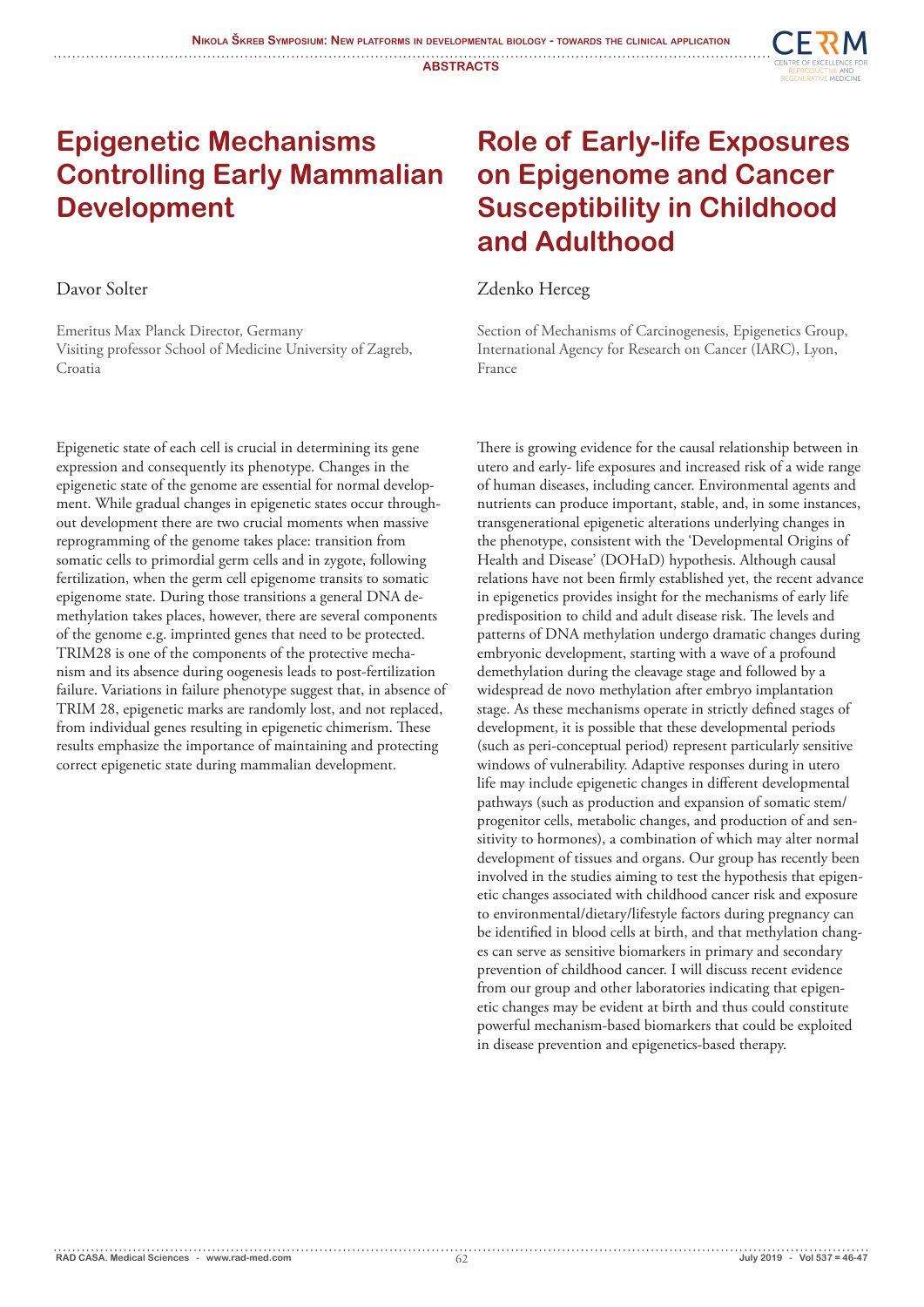

#### **Mammalian embryo/teratoma in vitro and therapeutic agents**

#### Floriana Bulić-Jakuš

Department of Medical Biology, School of Medicine University of Zagreb, Croatia

Scientific Center of Excellence for Reproductive and Regenerative Medicine, Zagreb, Croatia

Embryos and tumors have many similarities because both depend on same developmental processes such as the growth, differentiation, and apoptosis. Therefore, agents used in treatment of tumors also act as teratogens on the mammalian embryo developing in utero. In our defined biological system in vitro, we omit confounding influence of the maternal organism and screen for teratogenic agents in an alternative to in vivo animal experiments. In this natural three dymensional biological system we are assesing the impact of various agents on gastrulation, the most critical phase of development. At the air-liquid interface, gastrulating rat embryo develops in an experimental teratoma-like tumor consisting of the main derivatives of the three germ-layers formed at that stage of development. Consequently, this system was also used to screen for therapeutic agents that may negatively influence tumor development. Our recent results with various hyperthermal regimes that negatively affected development of embryos/experimental teratomas, pointed to the pretreatment with an anti-heat shock therapy before the hyperthermal regime that completely destroys such a tumor. Recently, by the Fouriere transform infrared spectroscopy (FTIR) we discovered differences in metabolomes of spent media used during the 14-days in vitro culture with the antiepileptic valproate that also seem to reflect the developmental status of the embryo/teratoma. Results with a physical agent and an epigenetic drug speak in favor of our biological system in screening for teratogenic agents and for novel therapies of tumors.

Acknowledgments: This study was supported by Scientific Center of Excellence for Reproductive and Regenerative Medicine, Republic of Croatia, and by the European Union through the European Regional Development Fund, under grant agreement No. KK.01.1.1.01.0008, project "Reproductive and Regenerative Medicine - Exploring New Platforms and Potentials.

### **Limb Bud Development and Teratogenesis: in vivo/in vitro**

#### Ana Katušić Bojanac

Department of Medical Biology, School of Medicine University of Zagreb, Croatia

Scientific Center of Excellence for Reproductive and Regenerative Medicine, Zagreb, Croatia

Modern genetic and functional analysis of the mammalian limb development have started to reveal fast changes in functions of development-driven genes and regulatory hierarchies during development. It is known that temporal and spatial interplay of the signaling centers instruct limb bud morphogenesis in a self- regulatory manner. This interplay can be interrupted by mutations and teratogens that disrupt progression of limb development most often by causing death of the early-specified progenitors, while their fate remains the same. Here the essentials of an in vitro 3D organ culture model of the limb bud development will be presented. Our system uses 13 and/or 14 days old limb buds which are microsurgically derived from rat embryos and cultured at an air-liquid interface from 3 to 14 days in serum-supplemented or chemically defined media. This system supports the viability of tissue, offering a variety of parameters to be monitored in the screening processes: cell proliferation, cell and tissue differentiation, cell death, size and the shape of limb explants and chondrogenesis. The example of how these parameters serve in the toxicity testing of chemicals (5azacytidine) or physical agents (temperature) with teratogenic potential will be shown. These results will be compared to in vivo research with an antioxidant in limb bud teratogenesis caused by 5azaC. Moreover, an overall methylation analysis in both models was done to explore the differences in DNA methylation due to the cultivation conditions and developmental stage. The results support the usage of this model to study processes of limb bud development.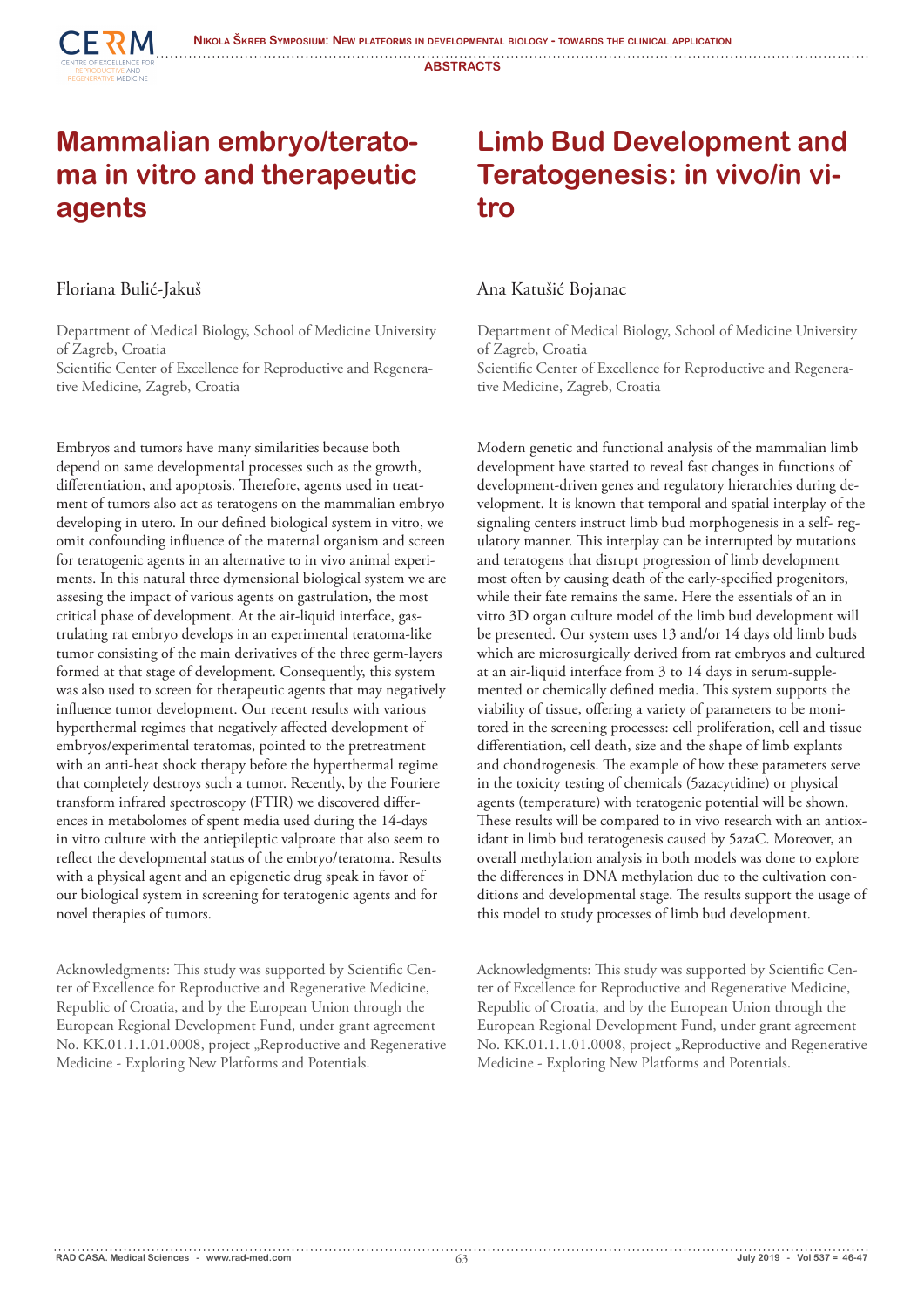

#### **Testicular Germ Cell Tumors: From Mice to Men**

#### **Authentic vs. Imitation: Trophoblast vs. Tumor**

#### Nino Sinčić

Department of Medical Biology, School of Medicine University of Zagreb, Croatia

Scientific Center of Excellence for Reproductive and Regenerative Medicine, Zagreb, Croatia

Testicular GERM cell tumors (TGCT) are rare malignancies, but in fact the most common in young men. Model-based predictions warn that Europe will see a further 25% increased burden, especially in Croatia. In line with the escalating incidence, and in support of future patient management, empowering research on mouse TGCT models seems to be crucial. Indeed, experimental mouse teratocarcinoma (emTCa), obtained by transplanting gastrulating egg-cylinder under the kidney capsule of syngeneic mouse, provides an outstanding system to study early TGCT development. In the frame of eight weeks development, emTCa grows steadily for six weeks after which it vigorously increases its weight. This period coincides with a peak in PCNA expression as well as a temporary SCGB3A1 tumor suppressor gene hypermethylation. Stemness genes OCT3/4 and NANOG show behaviour that is rather more complex. NANOG experiences a rise in DNA methylation immediately, after which remains stably hypomethylated in comparison to testis. NANOG mRNA level stabilizes in the sixth week and appears negatively correlated with emTCa growth in the eighth week. On the contrary, OCT3/4 shows constant rise in DNA methylation that overshadows that in testis, reaching a maximum again in the sixth week. This change in OCT3/4 DNA methylation corresponds to the mRNA level, and both negatively correlate with emTCa growth in the eighth week. By knocking down OCT3/4 and NANOG by short esiRNA treatment in vitro, expression of both genes was arrested and growth of tumours significantly inhibited. These data suggest that NANOG and OCT3/4 are indeed drivers of TGCT tumorigenesis and that their DNA methylation status could be exploited as a potential biomarker in identification of early TGCT.

Acknowledgments: This study was supported by Scientific Center of Excellence for Reproductive and Regenerative Medicine, Republic of Croatia, and by the European Union through the European Regional Development Fund, under grant agreement No. KK.01.1.1.01.0008, project "Reproductive and Regenerative Medicine - Exploring New Platforms and Potentials.

#### Ljiljana Šerman, Valentina Karin-Kujundžić

Department of Medical Biology, School of Medicine University of Zagreb, Croatia Scientific Center of Excellence for Reproductive and Regenerative Medicine, Zagreb, Croatia

Because of their ability to rapidly proliferate, migrate and invade into maternal tissue, trophoblast cells are responsible for the pseudo-malignant nature of the ingrowing placenta and in many respects resemble malignant tumor cells. However, unlike pathological malignant states, the proliferative, migratory and invasive potentials of the trophoblast are physiologically regulated as well as spatially and temporally limited to the uterus and early stage of pregnancy. Failure of these mechanisms is equally detrimental to reproduction as is the excessive trophoblast invasion, and only proper coordination between all these processes results in correct placental development and birth of a healthy child. Thus, insufficient invasiveness of the trophoblast may result in preeclampsia or in intrauterine growth restriction (IUGR), whereas inordinate invasion can lead to abnormal attachment of the placenta with uterine tissue layers (myometrium and perimetrium), resulting in placenta accreta, placenta increta or placenta percreta. In addition, uncontrolled trophoblast invasion may lead to a range of gestational trophoblastic diseases (GTD), including gestational trophoblastic neoplasia, as well as development of reproductive and somatic tumors with pronounced trophoblastic component. To address some of the questions regarding normal vs. pathological trophoblast behavior as well as the development of ovarian neoplasms, we started studying the signaling pathways important for normal embryonal development, first the Wnt signaling pathway and, more recently, the Hedgehog signaling pathway. We shall present our own results on analysis of invasive processes in trophoblast/placenta and tumor tissues, obtained as a part of the research at the Center of Excellence for Regenerative and Reproductive Medicine from 2014 until today.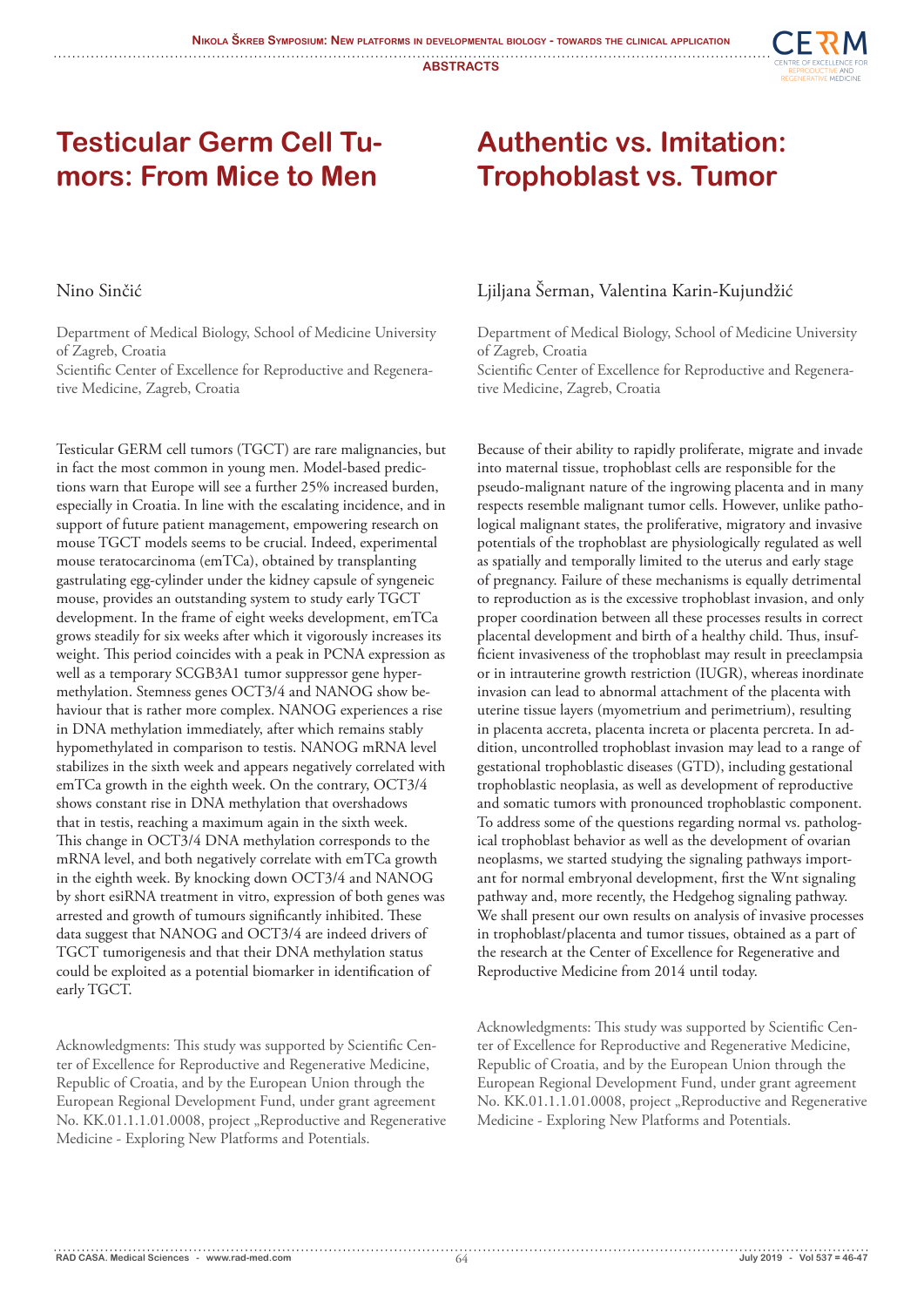### **In Vivo Visualization of Developmental Markers in Evaluation of Mouse Brain Repair After Ischemic Lesion**

#### Srećko Gajović

**CERM** 

Department of Histology and Embryology, University of Zagreb School of Medicine, Croatia Laboratory for Regenerative Neuroscience, Croatian Institute for Brain Reaserch School of Medicine University of Zagreb, Croatia

Brain development is a dynamic period when neurons are born, differentiated, start their functional activities or being shed by process of apoptosis. In case of brain injury, as in stroke, it would be advantageous to invoke the developmental processes in order to repair the brain damage. However, the repair abilities of the brain are rather limited, hence the stroke is number one cause of disabilities in the developed countries. In vivo imaging in small animals is an important method to monitor and evaluate the processes which occur after ischemic injury achieved by middle cerebral artery occlusion (MCAO), being model of ischemic stroke in humans. The imaging modalities used in our imaging platform (GlowLab) are magnetic resonance imaging (MRI) and optical bioluminescence imaging (BLI). MRI provides insights in structural brain changes, while BLI visualises the expression of genetic markers in the brain providing molecular aspects of the brain response. For BLI we used a developmentally important marker Gap43, which is involved in axonal outgrowth, both in development and after brain injury. Our specific interest was interplay between neuroinflammation and brain repair. The inflammation was modulated by loss-of-function of Tlr2, hence Tlr2-mediated inflammation was missing in these animals. In vivo BLI of Gap43-expression showed the increased repair in the Tlr2-deficient mice. Still, the proper measurements of BLI-signal required normalization by MRI-measured stroke volume. The in vivo imaging was confirmed by Western-blot analysis of brain samples. The obtained results highlight the benefits of multimodal approach, and confirm the usefulness of developmental markers in evaluation of the brain repair.

Acknowledgments: This study was supported by EU European Regional Development Fund, Operational Programme Competitiveness and Cohesion, grant agreement No.KK.01.1.1.01.0007, CoRE – Neuro, and by the Croatian Science Foundation under the project IP-06-2016-1892 (RepairStroke).

Multimodal imaging was done at Laboratory for Regenerative Neuroscience - GlowLab, University of Zagreb School of Medicine.

### **Influence of Hypoxia on Behavior of Developing Neural Precursors**

#### Dinko Mitrečić

Department of Histology and Embryology, University of Zagreb School of Medicine, Croatia Laboratory for Stem Cells, Croatian Institute for Brain Research, School of Medicine University of Zagreb, Croatia

To understand mechanisms which influence the fate of developing neural precursors is important because of at least two major reasons: their differentiation occurs during normal (and abnormal) neural tissue development and moreover, it brings direct implications in potential treatment of nervous tissue by using transplantation of neural precursors. One of the important questions, still bringing controversies is: If we transplant stem cells in the brain affected by hypoxia – do we want them to follow their usual differentiation path? Or do we want something specific for hypoxic environment? In this work we describe application of stem cell in experiments which aim to elucidate both pathological and regenerative chain of events caused by lack of oxygen in the nervous tissue. Here we present our results showing that transplantation of stem cells in the brain affected by ischemia significantly influences expression of genes linked to cell death. This explains at least part of the beneficial effects observed in preclinical and clinical trials testing stem cell - based therapies for perinatal ischemia and stroke. Application of neural stem cells, automated microscope for in vitro cell tracking and specialized software allowed us to observe and quantify set of parameters occurring during neurogenesis in hypoxic conditions. Discovery of specific molecular pathways involved in tissue response to hypoxia/ischemia represents an important milestone in the current research activities which aim to propose new therapeutic targets for nervous tissue damaged by the lack of oxygen.

Acknowledgments: This study was supported by Reserch project IP-2016-06-9451 "Stem cells from human oral mucosa for treatment of brain ischemia " financed by Croatian Science Foundation.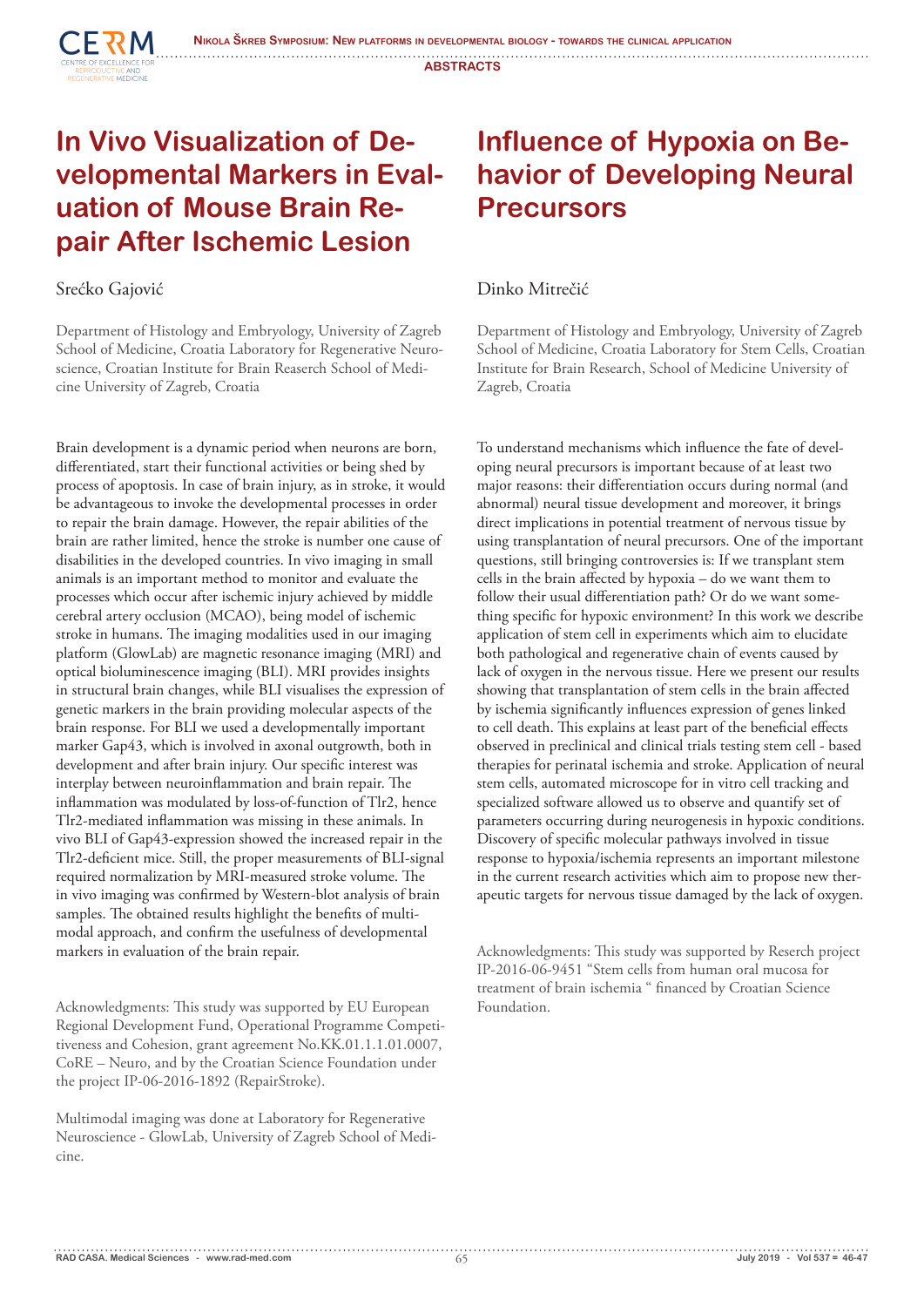

### **Histone Variants H3 Essential Role in the Maintenance and Reprogramming of the Epigenetic Memory Carried by H3K27me3**

Frederic Berger

Gregor Mendel Institute of Molecular Plant Biology GmbH, Vienna, Austria

The epigenetic mark H3K27me3 controls spatial and temporal patterning throughout the flowering plant life cycle. The histone variant H3.1 is essential for the propagation of H3K27me3 (Jiang and Berger, Science, 2017). Whether this mark is extensively reprogrammed at any point in development has remained unclear. We show that H3K27me3 is selectively erased from sperm chromatin in Arabidopsis through a multi-layered mechanism, which includes the deposition of a sperm-specific histone H3 variant that is immune to methylation at lysine 27. Resetting of H3K27me3 also coincides with selective types of deposition of H3K4me3 in a manner that potentiates expression in mature sperm and at distinct phases of development after fertilization. In stark contrast to the global resetting of epigenetic marks in mammals, plants have evolved mechanism to selectively reprogram H3K27me3. This mechanism acts as an epigenetic timer to control gene expression during plant development.

**The New Biomedicine**

Barbara B. Knowles

Professor Emerituss, The Jackson Laboratory, USA

True success is not in learning but in the application of this knowledge to the benefit of mankind. The acquisition of basic scientific knowledge by scientists working in genetics, developmental- cell- and molecular-biology, immunology and virology throughout the 20th century has led to its application in clinical problems in the 21st century. The technology to repair genetic defects in pluripotent cells and to differentiate these cells into progenitors of healthy tissue is almost within our power. However, the application of this knowledge to living organisms using cells that can mutate and selectively evolve makes clinical application tricky, whilst social and ethical issues arising from the use of this new technology requires thought. Attention to trends in basic science research should make stem cell therapy applicable to all.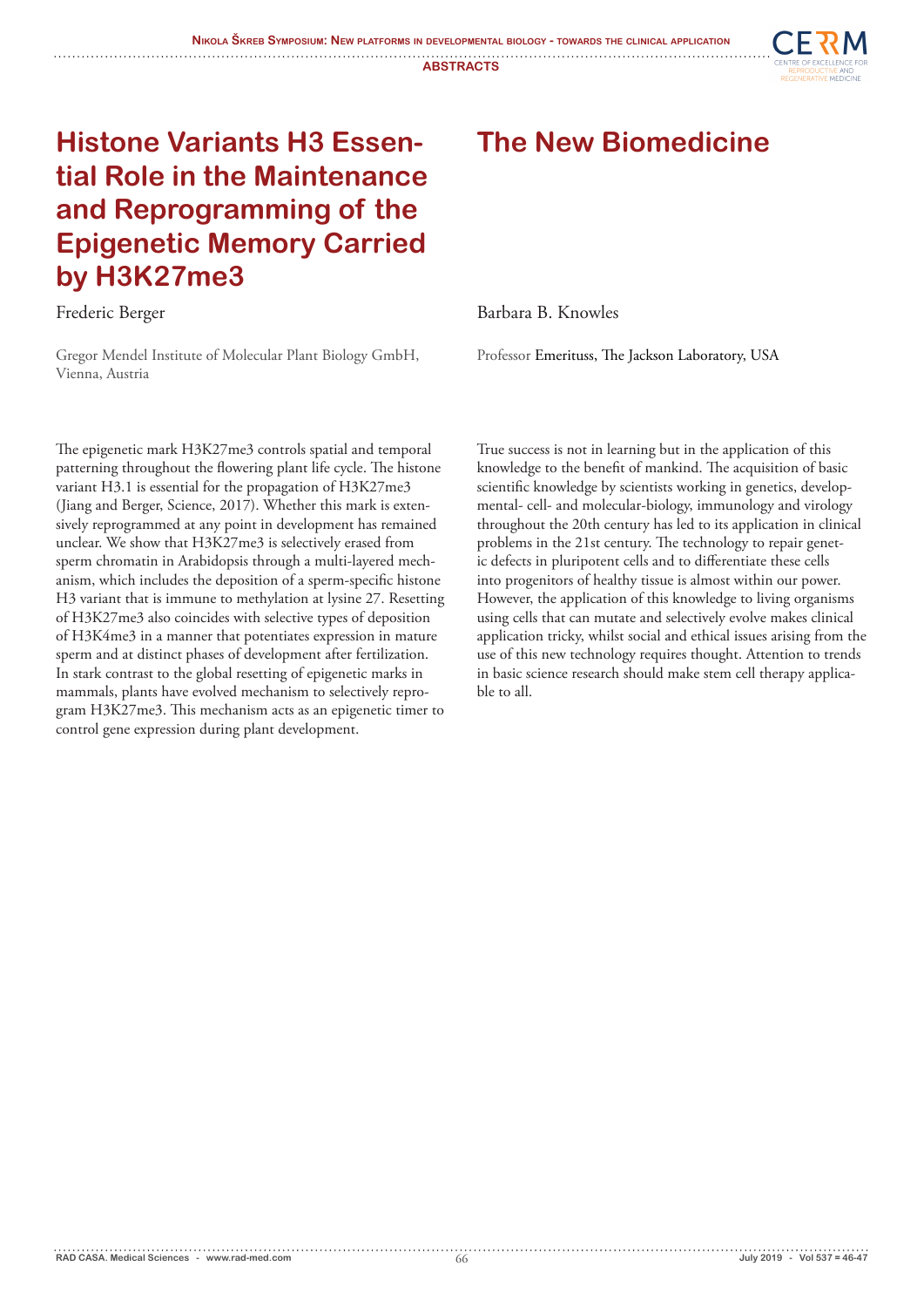#### **Human Testis: From Development to Clinics**

#### Davor Ježek

**CERM** 

**RUDUCTIVE AIND<br>NEDATIVE MEDICINE** 

Department of Histology and Embryology, University of Zagreb School of Medicine, Croatia Department for Transfusion Medicine and Transplantation Biology, University Hospital Centre Zagreb, Croatia

Scientific Center of Excellence for Reproductive and Regenerative Medicine, Zagreb, Croatia

The seminiferous epithelium consists of supporting somatic Sertoli cells and spermatogenic cells. Spermatogenic cells are engulfed by the Sertoli cells cytoplasm & membrane. The unique feature of the neighbouring Sertoli cells are tight junctions positioned at the end of their basolateral cell processes, thus dividing seminifeorus epithelium into two compartments: basal (with spermatogonia) and apical (adluminal or meiotic, with haploid spermatogenic cells predestined to became spermatozoa. During the development of the indifferent gonad, under the influence of Sry, the vast majority of pre-Sertoli cells are thought to migrate inside the mesenchyme of the genital ridge from the surface coelomic epithelium. Namely, the coelomic subpopulations of cells that express steroidogenic factor-1 (Sf-1) are picked by delaminating signals of the underlying mesenchyme of the genital ridge. They differentiate into pre-Sertoli cells (that express fibroblast growth factor 9 /Fgf9/ and Sox 9 /Sry –related HMG box-9/) and become the chief organisers of sex cords. The expression of Sf1 is maintained in early Sertoli cells and Leydig cells. Under the influence of Sf1, Sertoli cells produce anti-Müllerian hormone (Amh), whereas Leydig cells produce foetal testosterone. Thus, Sertoli cells are crucial for the normal function of the adult testis and the development of the "male" genital ridge. The normal onset of spermatogenesis & spermiogenesis after the puberty enables the production of spermatozoa. Therefore, the testis can be a valuable source of male gametes during microsurgical techniques such as testicular sperm extraction (TESE), employed for the treatment of male infertility.

Acknowledgments: This study was supported by Scientific Center of Excellence for Reproductive and Regenerative Medicine, Republic of Croatia, and by the European Union through the European Regional Development Fund, under grant agreement No. KK.01.1.1.01.0008, project "Reproductive and Regenerative Medicine - Exploring New Platforms and Potentials.

### **Using an IV Spermatogenesis Platform to Model Male Factor Infertility and to Develop Novel Stem Cell-based therapies**

Charles A. Easley

College of Public Health, University of Georgia, Athens, GA, USA

Spermatogenesis is a critical process that ensures transmission of the paternal genome to offspring during fertilization. However, there are a number of external factors that can affect spermatogenesis even resulting in sterility. Recent studies have indicated that sperm parameters in Western males have sharply declined by as much as 50% over the last 40+ years. While the causes of this sharp decline are unknown, the overall data indicate that infertility rates in Western men may be steadily increasing. To date, nearly 15% of couples worldwide experience infertility issues, with male contributing factors playing a role in over 30% of these cases. With infertility rates in men sharply rising, investigations need to be conducted into a) what factors are contributing to this rise in infertility and b) what therapies can be derived to treat male factor infertility. Here, we utilize a novel human in vitro model of spermatogenesis to examine environmental impacts on male fertility. Additionally, we use a non-human primate in vitro model of spermatogenesis to highlight a novel therapeutic approach for treating male infertility in cases where men fail to produce functional gametes for IVF.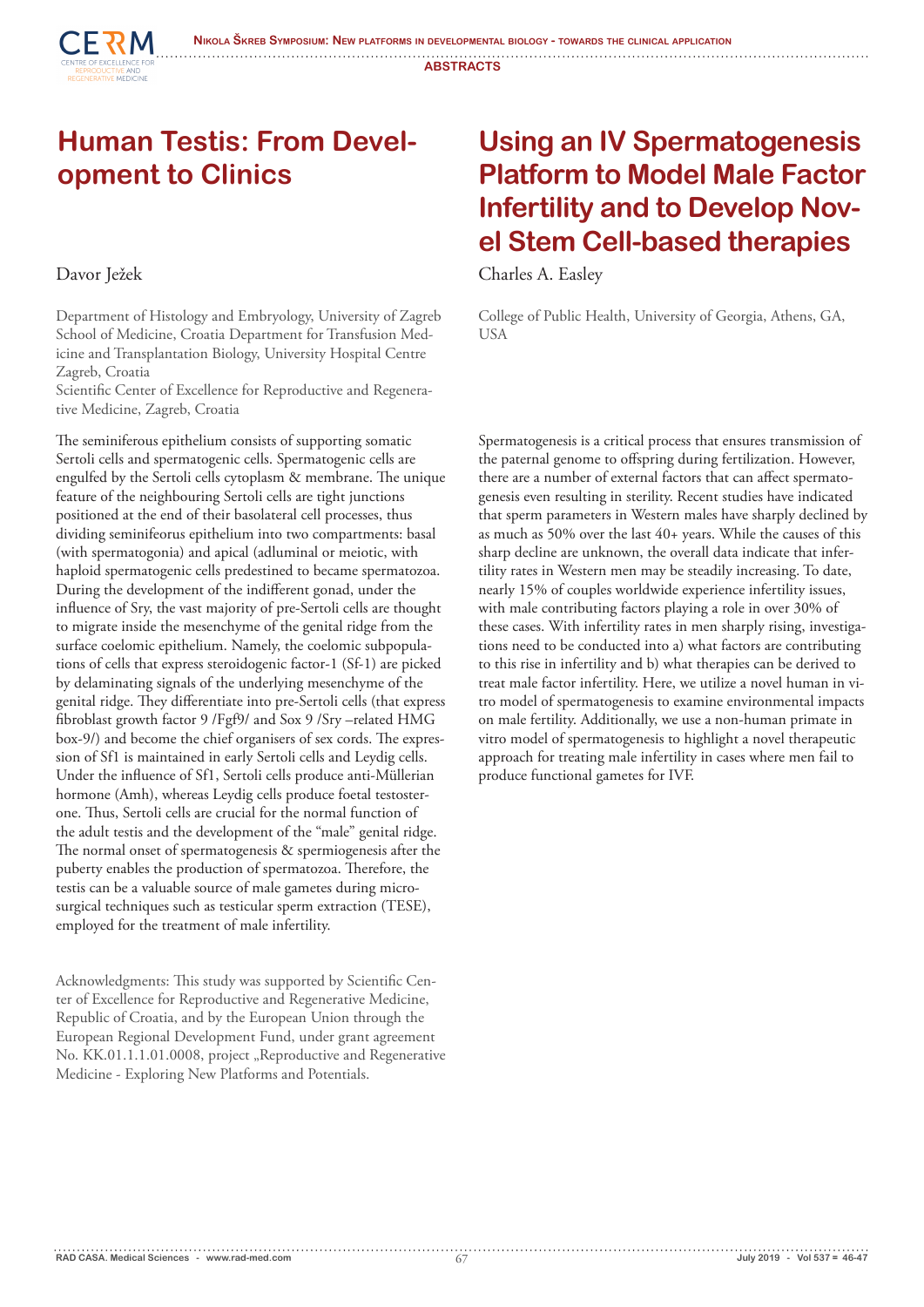

### **Early Lung Epithelial Progenitors Originating From Human Pluripotent Stem Cells**

#### Aleš Hampl

Faculty of Medicine, Masaryk University, Brno, Czech Republic International Clinical Research Center, St. Anne ́s University Hospital Brno, Czech Republic

Currently, it is a challenge to obtain sufficient numbers of primary lung epithelial progenitor cells that could possibly be used for therapy and/or tissue engineering applications. Here we describe the cells differentiated in vitro from human embryonic stem cells (hESC) that can be propagated for long-term in culture and most likely represent equivalent of early lung progenitors (ELEP) occurring in development. We have shown that these cells can be maintained in culture for a minimum of 65 passages without losing their key characteristics. ELEP maintain their population doubling time at an average of 26.5 hours and the activity of their telomerase holds at about 50% of that typical for undifferentiated hESC. ELEP express high levels of anterior foregut marker SOX2 (also typical for self- renewing cells), marker of definitive endoderm SOX17, and marker of early lung epithelial lineage, thyroid transcription factor-1. As found by transmission EM, ELEP also possess morphological features of cells differentiating towards airway epithelia, multivesicular and lamellar bodies. When induced to terminally differentiate, ELEP increase levels of FOXJ1 (ciliated cells), pro-surfactant protein B (alveolar epithelial cells), Club cell specific protein (Club cells), aquaporin A (type I pneumocytes), and surfactant proteins A and C (type I pneumocytes and Club cells). Under 3D conditions, differentiating ELEP then develop morphologies of alveolar- and airway-like structures.

Acknowledgments: Funded by Grant 16-31501A (Ministry of Health of the Czech Republic).

### **Novel Technology for Regeneration of Bone Defects**

#### Slobodan Vukičević

Laboratory for Mineralized Tissues, Center for Translational and Clinical Research, University of Zagreb School of Medicine, Croatia

Scientific Center of Excellence for Reproductive and Regenerative Medicine, Zagreb, Croatia

We developed a novel Autologous Bone Graft Substitute (ABGS) that is composed of recombinant human BMP6 (rhBMP6) and Autologous Blood Coagulum (ABC). ABGS uses low doses of BMP6 as compared to BMP2

(InFuse®) and BMP7 (Ossigraft®) and devoid of animal derived collagen, thus elicits little or no inflammation and immune responses. We performed safety and efficacy preclinical studies using Rabbit Ulna Segmental Defect model and Posterolateral Lumbar Spine Fusion models in Rabbits and Sheep. ABGS was examined by alone and in combination with allograft or synthetic ceramics, Compression Resistance Matrices (CRM) in spine fusion models. The results demonstrated that ABGS induced a robust bone formation that resulted in restoration of segmental defects and complete achieved fusion in between two transverse processes at bilateral lumbar spine sites. The successful preclinical studies allowed an approval to examine the safety and efficacy of ABGS in Phase I/II clinical studies in patients with a Distal Radius Fracture (DRF) and High Tibial Osteotomy (HTO). ABGS is fabricated to render a flexible and injectable implant ensuring the ease of use. In DRF studies, three groups of patients enrolled: standard of care, ABC alone and ABGS (ABC+rhBMP6). The ABGR device was formulated from 1 mL of ABC and 250 μg of rhB-MP6, while placebo was formed from 1 mL of ABC. No measurable plasma amounts of rhBMP6 were detected after 5 min to 7 days, or BMP6 antibody after 13 weeks. In addition, no serious adverse effects (SAE) have been observed, including swelling, redness of the skin, edema, distant soft tissue ossification, pain or systemic side effects. The use of a small dose of rhBMP6 in ABC minimized the risk of side effects and antibody production as reported for BMP2 and BMP7 in such safety studies using DRF patients. In patients with HTO, the weight bearing part of the knee was shifted from overloaded knee compartment to realign the knee pressure. A randomized, double blind, placebo controlled trial was conducted in two stages in 20 patients treated with 10 ml ABC containing placebo or 1 mg rhBMP6. Phase I included 6 patients and in Phase II the remaining 16 patients were enrolled. No SAEs have been reported, and at 24 weeks of radiological follow up there were different patterns of bone healing within the osteotomy wedges observed. The radiographic scoring of x-ray and CT data showed an accelerated osteotomy healing as compared to placebo treated patients. Our clinical study is the first evidence that BMP6 is safe and effective in the bone metaphyseal compartment when directly administered inside the trabecular bone area as opposed to reported unwanted safety issues in BMP2 and BMP7 when used at trabecular surfaces. Evaluation of ABGS with a CRM is in progress using a randomized Phase II Posterolateral Lumbar Interbody Fusion (PLIF) clinical study.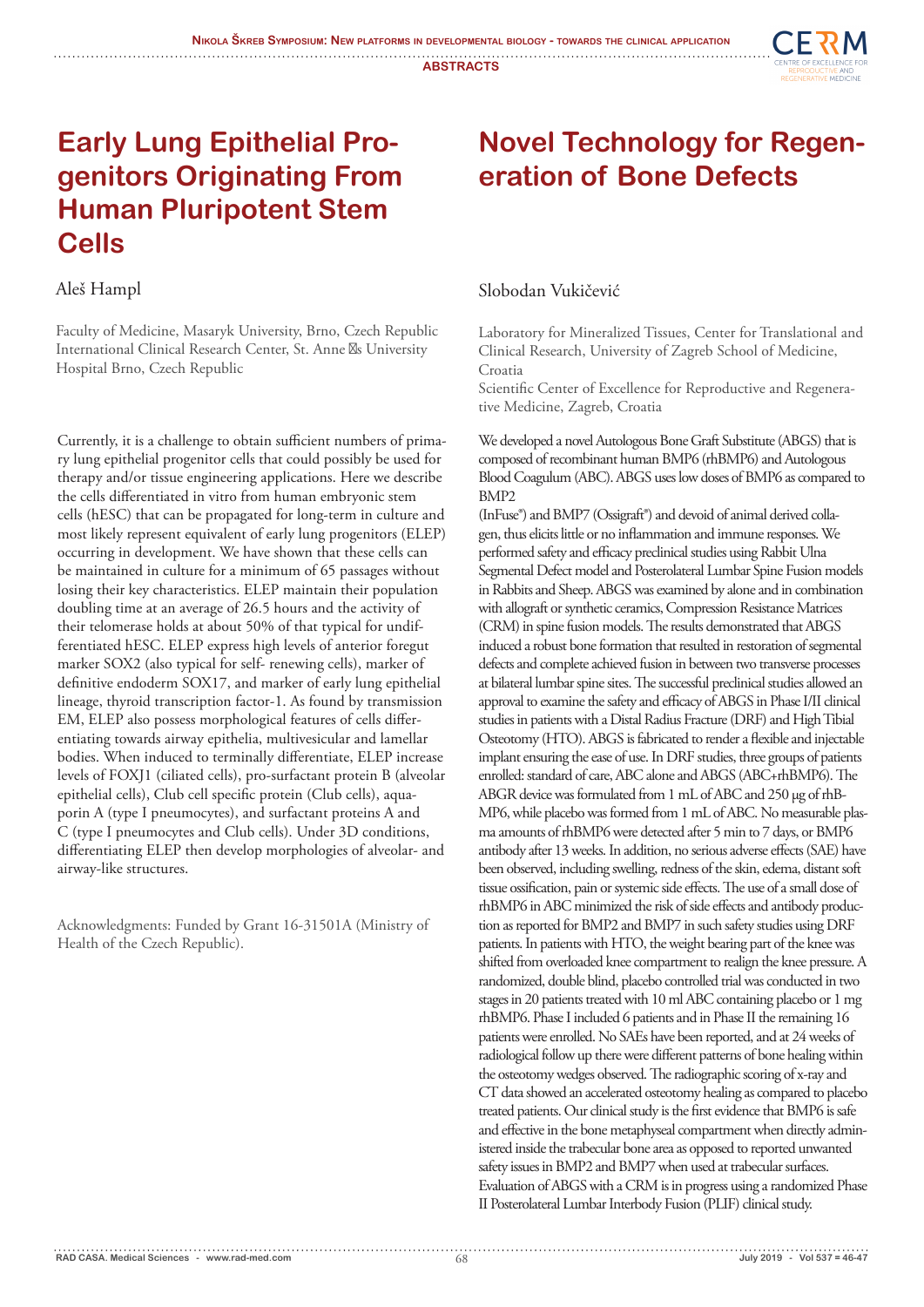

**CERM** 

#### **Epigenetic Biomarkers of Prostate Cancer (epiPro)**

#### Bobinec A, Ivankov AM, Kero M, Sansović I, Barišić I

Children's Hospital Zagreb, School of Medicine University of Zagreb, Croatia

Scientific Center of Excellence for Reproductive and Regenerative Medicine, Zagreb, Croatia

Autism Spectrum Disorder (ASD) is heterogeneous group of neurodevelopmental disorders defined by impaired social-communication and presence of restricted and repetitive patterns of behavior. ASD has a strong genetic basis indicated by higher reccurence risk within affected families as well as the co-occurence with rare genetic syndromes. Objective of our research was clinical and molecular analysis of ASD patients in order to identify rare disorders associated with copy number variants (CNVs). Study included 110 children with psychiatric diagnosis of ASD. Patient's samples were analyzed using chromosomal microarray from Jan 2016 until Jan 2018. CMA analysis detected CNVs in 21 of 110 patients studied. Pathogenic CNVs were found in 13 patients (Group A) while in additional 8 patients we detected variants of unknown significance (VUS) (Group B). Genetic changes found among patients in Group A included: 1p36 deletion (1), 2q33.1 deletion (1), 8p23.1 microdeletion (1), 15q11.2 microdeletion (2), 15q11-q13 duplication (1), 15q13.3 microdeletion (1), 17p11.2 deletion (1), 22q11.21 microduplication (1) and 22q13.3 deletion (1). We also found small deletions associated with autism that affected region 2q21.1 (1) and genes CNTNAP2 (1), NRXN1 (1). All patients in Group B had duplications that ranged from 131Kb to 1.6Mb and affected genes/ regions are known to be involved in neuronal development. All these CNVs were inherited from healthy parents and their clinical significance is uncertain. Detailed clinical and diagnostic assessment should be performed in all patients presenting with ASD. CMA proved to be useful diagnostic tool in diagnosing rare genetic conditions in autistic patients.

Acknowledgments: This study was supported by Scientific Center of Excellence for Reproductive and Regenerative Medicine, Republic of Croatia, and by the European Union through the European Regional Development Fund, under grant agreement No. KK.01.1.1.01.0008, project "Reproductive and Regenerative Medicine - Exploring New Platforms and Potentials

#### Dobrović I<sup>1</sup>, Škara L<sup>1</sup>, Ulamec M<sup>2,3,4</sup>, Kuliš T<sup>5,6</sup>, Štimac G<sup>6,7</sup>, Bulimbašić S<sup>8,9</sup>, Sinčić N<sup>1,3</sup>

<sup>1</sup> Department of Medical Biology, School of Medicine University of Zagreb, Croatia; <sup>2</sup> Ljudevit Jurak Clinical Department of Pathology and Cytology, University Clinical Hospital Center Sestre milosrdnice, Zagreb, Croatia; 3 Scientific Center of Excellence for Reproductive and Regenerative Medicine, Zagreb, Croatia 4 Department of Pathology, School of Medicine University of Zagreb, Croatia; <sup>5</sup> Department of Urology, University Hospital Centre Zagreb, Croatia; <sup>6</sup> Department of Urology, School of Medicine University of Zagreb, Croatia<sup>7</sup> Department of Urology, University Clinical Hospital Center Sestre milosrdnice, Zagreb, Croatia; <sup>8</sup> Department of Pathology and Cytology, University Hospital Centre Zagreb, Croatia; 9 University Hospital Centre Zagreb, Croatia

This project includes two interconnected goals. The first is to establish a new Scientific Group for Research on Epigenetic Biomarkers, epiMark. Scientists gathered through epiMark are already active in studying male reproductive health and disease, therefore will contribute to the next general goal: studying potential epigenetic biomarkers (EB) in liquid biopsies of patients diagnosed with prostate cancer (PCa). PCa is second in incidence and third cause of cancer deaths in Croatia, with incidence rates steadily rising. Contrarily, Croatia records a fall in PCa research. With PSA being quite sensitive biomarker, but not specific for PCa, there is a need for developing new diagnostic tools. Our aim is to investigate microRNA and DNA methylation which may serve as potential EB for PCa risk and disease progression, and tools for differentiating PCa and benign prostate hyperplasia (BHP). According to recent findings, we chose a set of miRNAs and gene promoter regions believed to be associated with PC development and progression. The study will be conducted on volunteers diagnosed with PCa and BHP within routine at Urology departments of UHC Zagreb and UHC Sestre milosrdnice. In seminal fluid and blood, profiles of genes DNA methylation within cfDNA will be identified by pyrosequencing, while expression of miRNA by qPCR and ddPCR. Epigenetic analysis of gene expression will be performed on patient cancer tissues as well. By comprehensible statistical analysis, we expect to identify potential EB of PCa in liquid biopsies

Acknowledgments: This study was supported by Instalation reserch project UIP-2017-05-8138 "Epigenetic biomarkers in prostate cancer" financed by Croatian Science Foundation and cofinanced by School of Medicine University of Zagreb.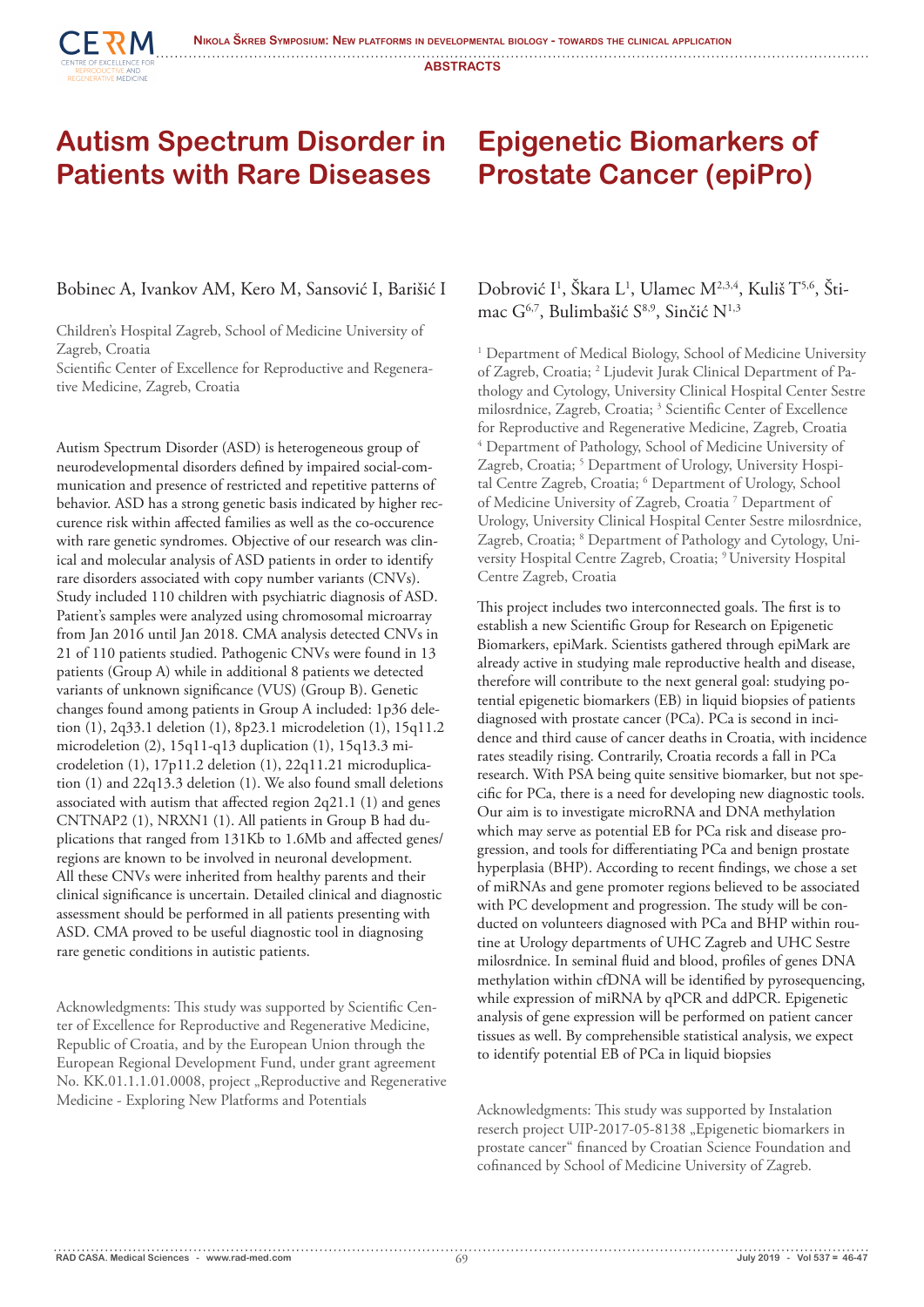

### **Osteoclast Progenitors Expressing CCR2 are Expanded in Collagen-induced Arthritis and May Be Involved in Bone Resorption Intensity**

Flegar D<sup>1,2</sup>, Sućur A<sup>1,2</sup>, Markotić A<sup>1,2</sup>, Kovačić N<sup>1,3</sup>, Kelava T<sup>1,2</sup>, Katavic V<sup>1,3</sup>, Lukač N<sup>1,3</sup>, Zrinski Petrović K<sup>1,3</sup>, Grčević D<sup>1,2</sup>

<sup>1</sup> Department of Physiology and Immunology, School of Medicine University of Zagreb, Croatia<sup>2</sup> Laboratory for Molecular Immunology, Croatian Institute for Brain Research, School of Medicine University of Zagreb, Croatia<sup>3</sup> Department of Anatomy, University of Zagreb School of Medicine, Zagreb, Croatia

Osteoclast progenitors (OCP) originate from the myeloid lineage and mature to osteoclasts, specialized bone resorbing cells, which mediate bone destruction under inflammatory conditions in rheumatoid arthritis (RA). We investigated frequencies and osteoclastogenic potential of OCP subpopulations in bone marrow of affected joints (BM) in collagen-induced arthritis (CIA), a mouse RA model. CIA development in C57BL/6 and DBA mice immunized with chicken type II collagen was confirmed by micro-CT, histology, and serum CTX levels. BM cells were immunophenotyped for hematopoietic markers and chemokine receptor expression. Sorted OCP subsets were cultured with M-CSF/RANKL and assessed for TRAP+ osteoclast number, proliferative response by CFSE, and in vitro migration potential using Transwell system with chemotactic gradient. Mice developing CIA were treated with methotrexate (2mg/kg) and CCR2 receptor antagonist (CRA) (4mg/kg) to assess effects on OCP frequency. Frequency of CD45+B220-CD3-NK1.1-Ly6G-CD11b−/loCD115+ OCPs was significantly increased in CIA (54% vs. 26% in control), with specific expansion of the CCR2+ subset. Regarding the CCR2 expression level, the CCR2lo subset underwent more divisions and generated multinucleated TRAP+ osteoclasts more efficiently, whereas the CCR2hi subset generated osteoclasts only when cultured at high density. OCPs from CIA mice demonstrated significantly enhanced migration toward CCL2 gradient. Our preliminary results indicate that a combined methotrexate/CRA treatment may affect the frequency of OCPs. OCP subpopulation expressing CCR2 may contribute to increased homing of OCPs to bone surfaces of inflamed joints. Therefore, inhibition of CCL2/CCR2 signaling presents a new therapeutic approach to reduce osteoclast activity in arthritis.

### **Impact of Endocrine Disruptors on Androgen and Estrogen Receptors During Intrauterine Brain Development**

Fucic A<sup>1,3</sup>, Simic G<sup>2</sup>

<sup>1</sup> Institute for Medical Research and Occupational Health, Zagreb, Croatia<sup>2</sup> Croatian Institute for Brain Research, School of Medicine University of Zagreb, Zagreb, Croatia<sup>3</sup> Scientific Center of Excellence for Reproductive and Regenerative Medicine, Zagreb, Croatia

Transplacental exposure to endocrine disruptors (EDs) may impair concentration, motor function, and language development, reduce IQ, and possibly induce autism. In addition to epigenetic modifications of DNA and noncoding RNAs, diverse exposure profiles and mixtures of EDs, such as heavy metals, plasticizers, coupled with estrogen (ER) and androgen receptors' (AR) may trigger in the developing brain adverse pathways at much lower toxic levels than conventional. Disturbance of estrogen/ testosterone balance during early brain development may cause discordance of mitotic dynamic and maturation sequence during neuron migration crucial for building of complex brain architecture. Subplate zone as a major site of synaptogenesis is a transient part of the human brain whose peak of activity is seen at 22-24 gestational weeks (GW). The expression of aromatase in subplate zone starts around 16thGW but there is no data available on its possible alterations by EDs. As majority of environmental EDs are xenoestrogens it is important to stress that ER-alpha is detected in the cortex as early as during the 9thGW, with high expression in proliferating zones and the cortical plate. In an animal model is has been shown that bisphenol A disturbs levels of ER-alpha, accelerate neuronal differentiation and migration. Additionally, aromatase inhibitor cotinin increases testosterone levels and disturbs AR levels, which have crucial roles in hippocampal neurogenesis and corpus callosum development. It is hoped that prospective data integration by Systems Biology Graphical Notation using deep learning artificial intelligence could serve for real time investigation of complex EDs effects during intrauterine brain development.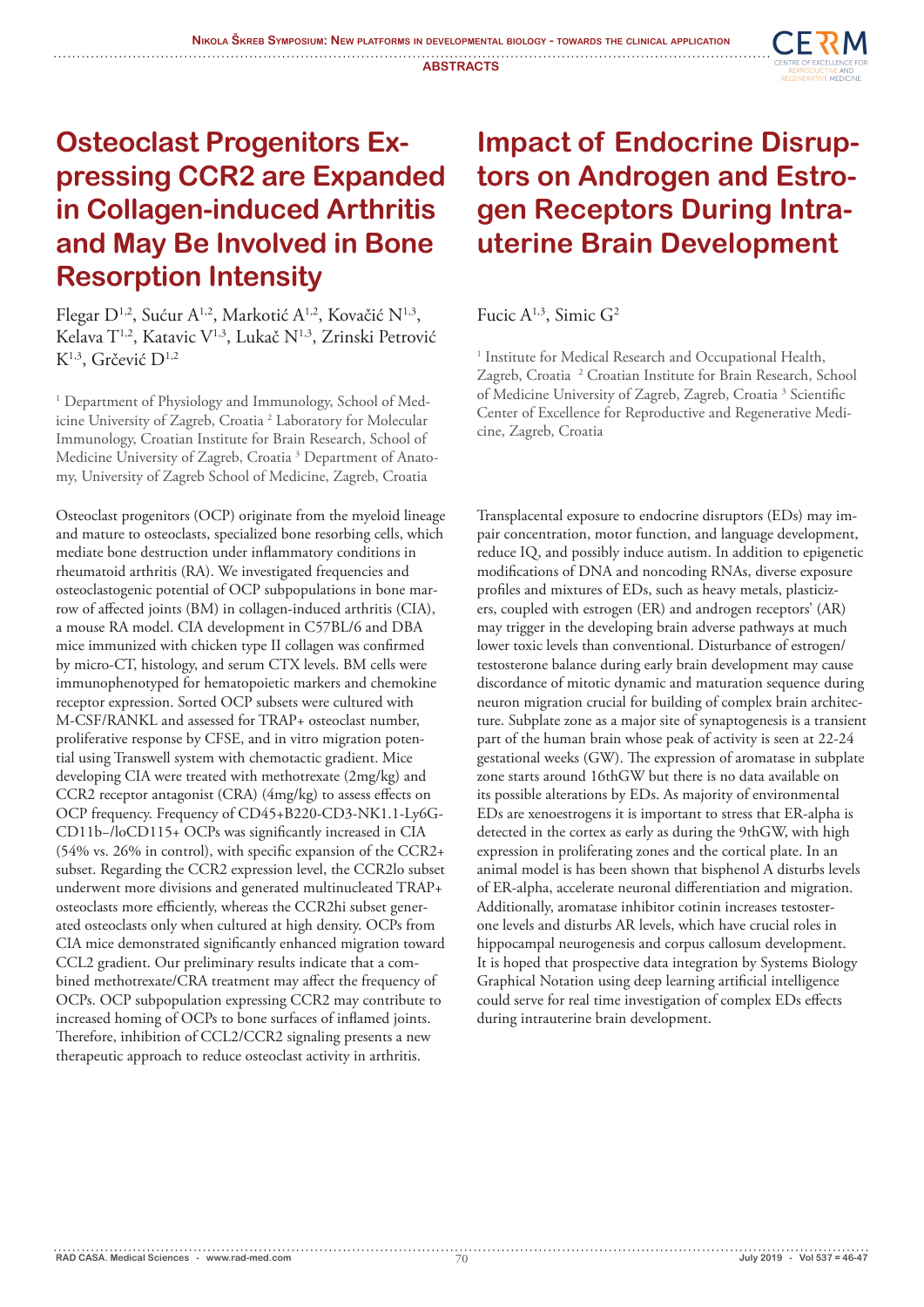

#### **Molecular Analysis of RB1 Gene Expression Dynamics During the Pluripotency Transition in the Mammalian Embryo**

Himelreich Perić M, Katušić Bojanac A, Sinčić N, Bulić Jakuš F

Department of Medical Biology, School of Medicine University of Zagreb, Zagreb, Croatia Scientific Center of Excellence for Reproductive and Regenerative Medicine, Zagreb, Croatia

RB1, the retinoblastoma susceptibility gene is an important regulator of cell proliferation, apoptosis and differentiation. The RB protein shows an important function in the cell cycle by controlling the G1/S phase transition. In its hypophosphorylated form, RB is active and supresses the cell cycle progression, as it inactivates transcription factors (TFs), mostly from the E2F family. In G1, the formation of cyclinD/CDK4/6 complexes hyperphosphorylates the RB, causing its disability to bind E2F family members, which then leads to the progression to the S phase. Embryogenesis provides a system to investigate the roles of RB family proteins at the interface between proliferation and differentiation. The most compelling evidence of the importance of RB in cellular differentiation comes from studies of RB1 knockout mice, where the disruptions of the RB1 gene cause death by day 14 of gestation, associated with defects in the development of the hematopoietic system and central nervous system. Studies on immunohistochemical expression in the mouse and adult human showed a cell- specific heterogenous pattern in various tissues. RB is expressed in differentiated cells and is absent from cells that still proliferate (e.g. mouse retina, stratified squamous epithelium, and gut epithelium of the mouse, adult human cervical epithelium of the uterus). Methylation patterns for the retinoblastoma gene (RB1) in single human blastocysts showed 40%-60% methylation, indicating that a methylation imprint was present. Its hypermethylation also occurs in tumors, associated with RB1 gene disfunction. By using modern molecular methods (pyrosequencing, ddPCR) and immunohistochemistry, we shall try to determine yet unknown RB gene methylation and expression changes in transition from the pluripotency to the differentiated state in mammalian embryos.

Acknowledgments: This study was supported by Scientific Center of Excellence for Reproductive and Regenerative Medicine, Republic of Croatia, and by the European Union through the European Regional Development Fund, under grant agreement No. KK.01.1.1.01.0008, project "Reproductive and Regenerative Medicine - Exploring New Platforms and Potentials

### **Preparation Protocols for Mouse Ischemic Brain Lesion Evaluation: Multimodal Approach**

Justic H<sup>1</sup>, Skokic S<sup>1</sup>, Dobrivojevic Radmilovic M<sup>1</sup>, Dullin  $C^{2,3}$ , Tromba  $G^3$ , Gajovic  $S^1$ 

<sup>1</sup> Croatian Institute for Brain Research, School of Medicine University of Zagreb, Croatia 2 Institute for Diagnostic and Interventional Radiology, University Medical Center, Goettingen, Germany 3 Synchrotron Light Source 'Elettra' Trieste, Italy

Multimodal imaging and volumetric analysis of the mouse ischemic brain are used to evaluate potential neuroprotective therapies and to establish new therapeutical approaches during preclinical trials. When using several imaging techniques we can obtain more information and reduce the number of experimental animals, simultaneously allowing macroscopic and microscopic 3D evaluation of the ischemic lesion evolution. C57Bl/6 albino mice underwent 60-minute cerebral ischemia induced by the middle cerebral artery occlusion method. The first two groups of animals underwent different fixation protocols: the Evaporation-of- Organic-Solvent (EOS) dehydration method for synchrotron imaging and hydration for MR imaging. The other two groups underwent different contrast agent staining procedures using phosphotungstic acid or non-ionic iohexol monomer staining. Different fixation protocols influenced MRI quality and contrast of the visualized lesion, which was easily delineated by SRμCT imaging when the EOS method was applied. Contrast agents enabled better ischemic lesion visualization only for synchrotron and micro-CT imaging. Volumetric analysis of the ischemic lesion and brain oedema was clearly influenced by the preparation methods used, which differently affected the lesioned area and the healthy tissue, producing a huge variability in the measured volumetric values. MRI enables good gross morphology visualization of the brain tissue, while micro-CT and SRμCT provide high resolution neuroarchitectonic depiction.

Acknowledgements: This work was supported by Croatian Science Foundation RepairStroke IP-06- 2016-1892 and by Synchrotron Light Source 'Elettra' grant n. 20170140 and n. 20165273.

The MRI scans were performed at the Laboratory for Regenerative Neuroscience – GlowLab, School of Medicine University of Zagreb, Croatia.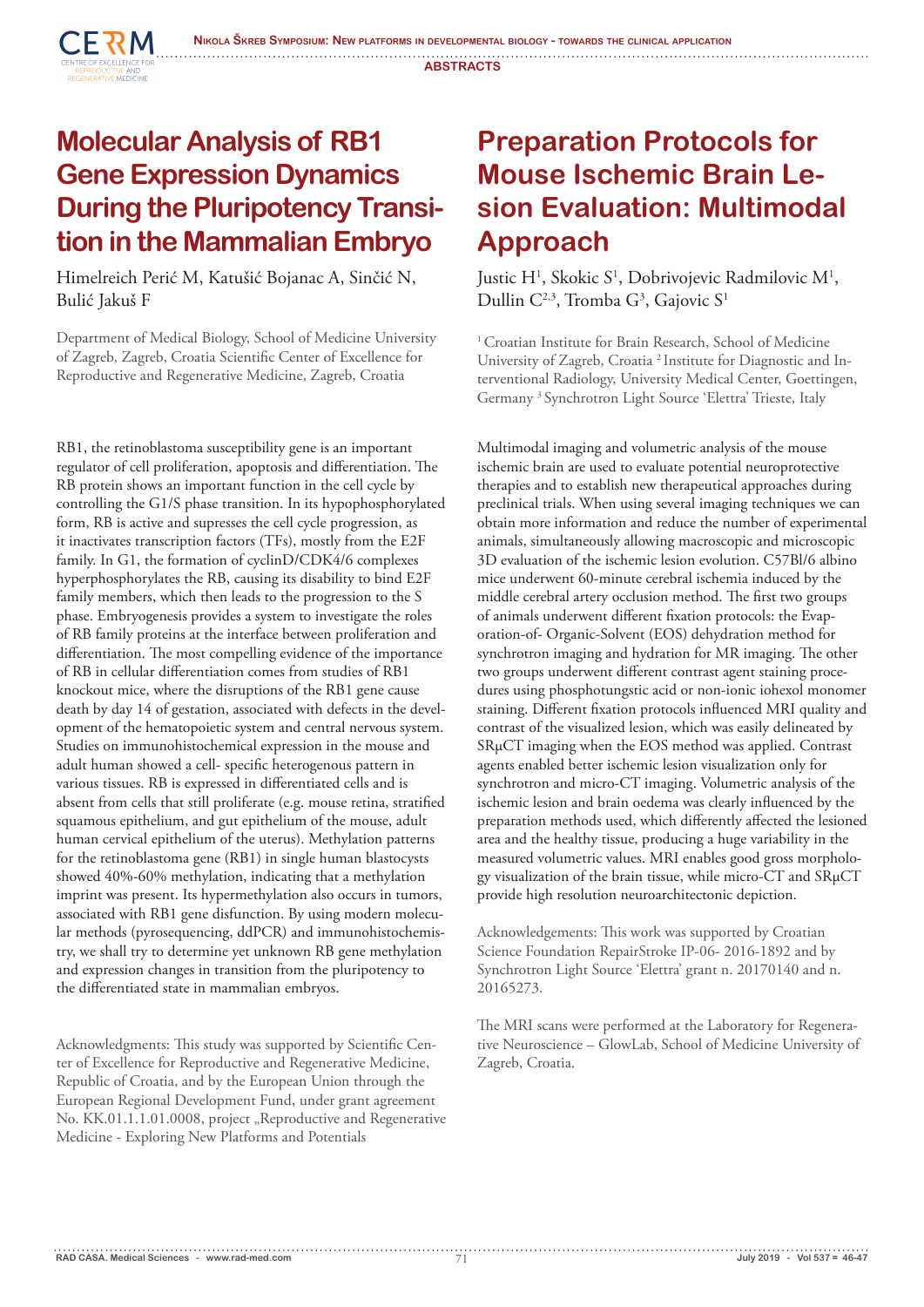

#### **Analysis of c-KIT Expression in Nonseminomatous Testicular Germ Cell Tumors**

#### Krasic J<sup>1,2</sup>, Katusic Bojanac A<sup>1,2</sup>, Masic S<sup>2,3,4</sup>, Ulamec  $M^{2,3,4}$ , Krušlin B<sup>2,3,4</sup>, Bulic- Jakus F<sup>1,2</sup>, Sincic N<sup>1,2</sup>

<sup>1</sup> Department of Medical Biology, Laboratory for Epigenetics and Molecular Medicine, School of Medicine University of Zagreb, Croatia 2 Scientific Center of Excellence for Reproductive and Regenerative Medicine, Zagreb, Croatia 3 Ljudevit Jurak Clinical Department of Pathology and Cytology, University Clinical Hospital Center Sestre milosrdnice, Zagreb, Croatia <sup>4</sup> Department of Pathology, School of Medicine University of Zagreb, Croatia

Incidence of testicular germ cell tumors (TGCT) has been continuously rising (1- 5% per year). (In Croatia the incidence of TGCT is increasing at the highest rate in the world. Croatia also has a high rate of mortality compared to other countries. Germ cell neoplasia in situ (GCNIS) is a precursor lesion of TGCT's which makes up to 95% of all testicular tumors. TGCT are divided into pure seminomatous and non-seminomatous tumors. GCNIS is considered to be driven by an interplay of genetic, epigenetic and micro-environmental factors that lead up to an arrest of gonocyte differentiation. GCNIS is reprogrammed in the development of non- seminomas into embryonal carcinoma (EC) cells, which make up the pluripotent core of the non-seminomas. Currently used biomarkers for testicular cancer lack both specificity and sensitivity, and are used primarily as accessories in diagnostics. A deeper look into the molecular signature of nonseminomatous tumors is needed, due to their often times aggressive progression and cisplatin resistance. The aim of this study is the analysis of protein expression in nonseminomatous tissue as a potential biomarker of nonseminoma development and progression. Formalin-fixed paraffin-embedded tissue from 43 nonseminomatous testicular tumors from the Ljudevit Jurak Pathology and Cytology Department Archive, from the University Clinical Hospital Centre Sestre Milosrdnice, were used for immunohistochemical detection of c-KIT. Slides were analyzed semi-quantitatively, at the area of strongest reaction, by pathologist, on a scale from 0-3, depending on the percentage of reactive cells. The data was analyzed in GraphPad Prism using the Mann-Whitney test. The results have shown c-KIT staining in non-seminoma tissue to be comparable to healthy testis tissue. The intensity and positivity of c-KIT staining in non-seminoma is either fully absent, or if a "weak" signal is present it is mostly in the teratoma component. Germ cell neoplasia in situ (GCNIS) is c-KIT positive. The difference in c-KIT protein expression between GCNIS and teratoma versus other non-seminoma and healthy testis tissue opens ia question on the role of c-KIT in non-seminoma development and differentiation.

### **Molecular Analysis of Leydig Cells in Patients With Non-obstructive Azoospermia (NOA)**

Marić T<sup>1,2</sup>, Katušić Bojanac A<sup>1,2</sup>, Ježek D<sup>1,3,4</sup>

<sup>1</sup> Scientific Center of Excellence for Reproductive and Regenerative Medicine, Zagreb, Croatia<sup>2</sup> Department of Medical Biology, School of Medicine University of Zagreb, Croatia 3 Department of Histology and Embryology, School of Medicine University of Zagreb, Croatia <sup>4</sup> Department of Andrology, EAA Training Center, Urology Clinic, Clinical Hospital Centre Zagreb, Croatia

Non-obstructive azoospermia (NOA) is a severe diagnosis of male infertility characterized by the complete absence of sperm in the ejaculate with different level of spermatogenesis abnormalities. Various histological anomalies have been detected in the testicular tissue biopsies of NOA patients such as deterioration of seminiferous tubules and belonging cells (germ cells, Sertoli cells) together with morphological changes of Leydig cells. Leydig cells are androgen producing cells located in the interstitial space, adjacent to seminiferous tubules and near blood capillaries. It has been demonstrated that Leydig cells within the same NOA patient may be considered mosaic. Part of the Leydig cell population may increase in size (hypertrophy) and number (hyperplasia) with 15 or more cells clustered together, another portion may contain extremely vacuolated cytoplasm while some Leydig cells produce testosterone in excess. Therefore, the aim of our research will be to elucidate the molecular profile behind Leydig cell morphological variations in NOA testes with normal testosterone production. Leydig cells will be analyzed by the presence of their hypertrophy, hyperplasia and vacuolization. Workflow will include isolation of Leydig cells with laser microdissection system, cell lysis and isolation of nucleic acids. Expression of genes implicated in steroidogenesis, synthesis of male androgens, and proliferation will be analyzed on single cell level with ddPCR and/or qPCR. Single-cell sequencing methods will be also performed to study DNA methylation. Protein expression will be analyzed by immunohistochemistry. We expect to define set of genes which will explain the Leydig cell dysfunction and morphological changes in NOA patients.

Acknowledgments: This study was supported by Scientific Center of Excellence for Reproductive and Regenerative Medicine, Republic of Croatia, and by the European Union through the European Regional Development Fund, under grant agreement No. KK.01.1.1.01.0008, project "Reproductive and Regenerative Medicine - Exploring New Platforms and Potentials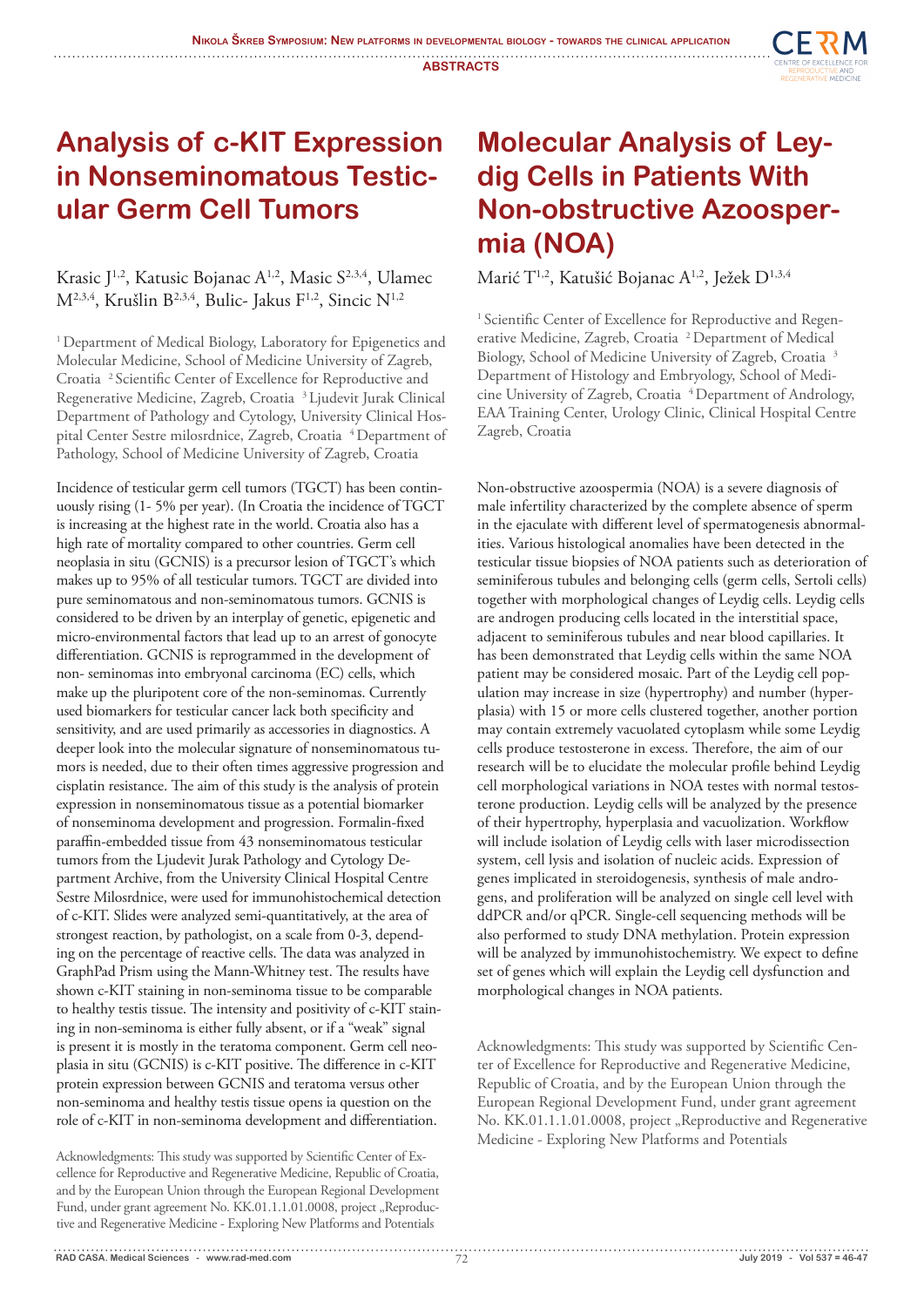

#### **Genetic Counselling Unitmodel and Experience of University Hospital for Tumours Sestre milosrdnice**

Orešić T<sup>1</sup>, Kirac I<sup>1</sup>, Zigman T<sup>1,2</sup>, Ramić S<sup>1</sup>, Milas I<sup>1</sup>, Vrdoljak DV1

<sup>1</sup> Genetic Counselling Unit, University Hospital for Tumours, University Hospital Centre Sestre milosrdnice, Zagreb, Croatia 2 Department of paediatrics, Division for medical genetics and inherited metabolic diseases, University Hospital Centre Zagreb, Zagreb, Croatia

Genetic counselling unit exists as a separate functional unit in University hospital for tumours from the year 2015. It is based on cooperation and teamwork of experts of different profiles: medical geneticist, surgeons, oncologists, molecular geneticists, specialized nurses and psychologists. The aim is to recognize and counsel patients with family and personal history indicative of the hereditary cancer syndrome. Most of the patients are those suspected to have hereditary breast and ovarian cancer syndrome, although there are also patients with familial adenomatous polyposis, Lynch syndrome (hereditary non-polyposis colorectal cancer syndrome), neurofibromatosis and few other very rare hereditary cancer syndromes (e.g. von Hippel-Lindau disease, Li Fraumeni). Clinical signs pointing to the possibility of pathogenic mutation in some of the predisposing genes (early age of onset, typical histology, multiple tumours...), along with confirmed family history are the base of selection. Patients with such disease characteristics are referred to a genetic counselling centre with the assessment of indication for further genetic testing. Genetic testing of hereditary breast and ovarian cancer syndrome (BRCA1 and BRCA2 genes), as the most commonly identified hereditary cancer, is now available and covered by Croatian health Insurance Fund through the programme of genetic counselling in an authorized institution. The analysis is performed by next generation sequencing technology coupled with quantitative polymerase chain reaction (qPCR) for detection of large deletions and duplications. The positive result is confirmed by Sanger sequencing. Genetic testing is performed in a Laboratory for hereditary cancer and Laboratory for advanced genomics at Rudjer Boskovic Institute, Zagreb. Patient receives genetic counselling before and after genetic testing. Primary and secondary prevention measures that could be undertaken after the results of hereditary breast cancer genetic testing in a high risk population contribute to savings in the health care system and the better quality of life in a group of high risk individuals.

### **Involvement of Key Modulators of Wnt Signaling, sFRP1 and sFRP3, Across Malignancy Grades of Human Astrocytoma**

Pećina-Šlaus N<sup>1,2</sup>, Kafka A<sup>1,2</sup>, Bukovac A<sup>1,2</sup>, Karin-Kujundžić V½, Njirić N², Težak J², Tomas D¾, Hrašćan R<sup>5</sup>, Šerman Lj<sup>1,6</sup>

<sup>1</sup> Department of Medical Biology, School of Medicine University of Zagreb, Croatia, 2 Laboratory of Neuro-oncology, Croatian Institute for Brain Research, School of Medicine University of Zagreb, Croatia, <sup>3</sup> Department of Pathology, School of Medicine University of Zagreb, Croatia, <sup>4</sup> University Clinical Hospital Center Sestre milosrdnice, Zagreb, Croatia<sup>5</sup> Department of Biochemical Engineering, Faculty of Food Technology and Biotechnology, University of Zagreb, Croatia <sup>6</sup> Scientific Center of Excellence for Reproductive and Regenerative Medicine, Zagreb, Croatia

SFRP gene family code for important regulatory proteins of Wnt signaling usually limiting pathway's activity. We investigated the involvement of SFRP1 and SFRP3 in astrocytomas of different malignancy grades in order to better understand their behavior in tumor progression. The expression was analyzed by immunohistochemistry, digital scanning and image analysis. Promoter hypermethylation was examined with methylation-specific polymerase-chain- reaction. Our results demonstrate that hypermethylation of SFRP1 promoter was progressively rising in astrocytoma grades with the highest distribution in glioblastoma (P=0.042). Furthermore, cases with methylated promoter expressed significantly less SFRP1 than unmethylated ones (P=0.031). Pathway's indicators of oncogenic activity, beta-catenin, LEF1 and TCF1, were also explored. Glioblastomas with unmethylated SFRP1 promoter had significantly less beta- catenin (P=0.033), while strong expression of both LEF1 and TCF1 was associated to higher astrocytoma grades (P=0.006). The results on SFRP3 involvement were not so straightforward demonstrating different behavior in subcellular compartments. Stronger nuclear expression values were associated with lower astrocytomas grades (P=0.028) as compared with astrocytoma grades III and IV. Contrary, stronger cytoplasmic expression levels were higher in the astrocytoma III and IV group than in the astrocytoma I and II group (P=0.048). Our findings show that SFRP1 gene behaves as a classical tumor suppressor and was significantly epigenetically silenced in glioblastomas as compared to low astrocytoma grades, suggesting its lack allows progression. SFRP3 protein demonstrated dual behavior as an antagonist of Wnt signaling when found in the nucleus, whereas when located in the cytoplasm as an agonist of Wnt signaling promoting invasive behavior.

Acknowledgments: This study was supported by grant number 6625 from Croatian Science Foundation and European Regional Development Fund, Operational Programme Competitiveness and Cohesion, grant agreements No. KK.01.1.1.01.0007, CoRE- Neuro and No. KK.01.1.1.01.0008, CERRM.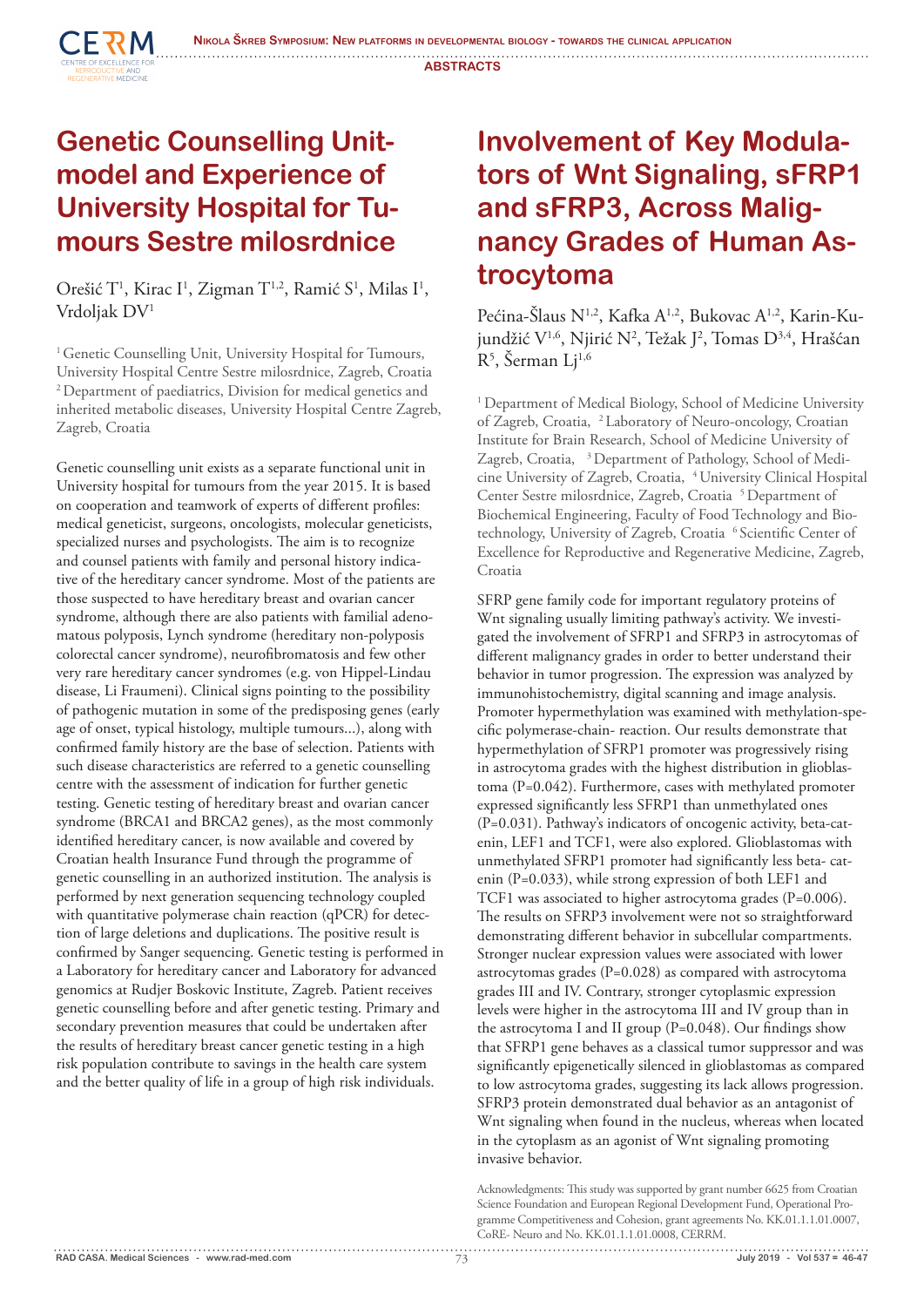

#### **Expression of KIT Gene in Testicular Seminoma**

#### Raos D<sup>1</sup>, Mašić S<sup>2</sup>, Katušić Bojanac A<sup>1,3</sup>, Bulić-Jakuš  $F^{1,3}$ , Ježek D<sup>3,6</sup>, Ulamec M<sup>2,3,5</sup>, Sinčić N<sup>1,3</sup>

<sup>1</sup> Department of Medical Biology, School of Medicine University of Zagreb, Croatia; 2 Ljudevit Jurak Clinical Department of Pathology and Cytology, University Clinical Hospital Center Sestre milosrdnice ,Zagreb, Croatia; 3 Scientific Center of Excellence for Reproductive and Regenerative Medicine, Zagreb, Croatia 4 Department of Histology and Embriology, School of Medicine University of Zagreb, Croatia; <sup>5</sup> Department of Pathology, School of Medicine University of Zagreb, Croatia

Testicular neoplasia represents only 1% of all neoplasia, but it affects young male population. Approximately 95 % of all testicular cancers are germ cell tumors. There are two groups of TGCT, seminoma and non-seminoma. Compared to non– seminoma, seminoma is hypomethylated. The hypomethylated genome is unstable and more exposed to mutations what brings to the emergence of tumor cells. Hypomethylated genes show higher expression rate than other genes. Consequently, the gene expression pattern between tumor and healthy tissue differs. Gene expression on the protein level is used for diagnosis of tumors. OCT 3⁄4 is a gene which is already used as a specific marker for the diagnosis of seminoma, but new markers could contribute to diagnostic protocols and patient management. Archive seminoma slices were collected. Immunohistochemical staining was done manually, on 5μm archive tissue sections in the Laboratory for Epigenetics and Molecular Medicine. To visualize our genes of interest, we used specific antibodies. Morphometric analysis of gene expression at the protein level was performed at University Hospital Sestre Milosrdnice Department of Clinical Pathology Ljudevit Jurak. Differential gene expression in tumor tissue and in healthy tissue was observed. Analyzing and quantifying expression of genes at the protein level can contribute to the development of new histopathological markers for seminoma in blood and semen.

Acknowledgments: This study was supported by Reserch project IP-2016-06-3692 " Epigenetic biomarkers in the blood and ejaculate of patients with testicular seminoma" financed by Croatian Science Foundation.

### **Clinically Relevant Copy Number Variants in Children With Congenital Anomalies**

#### Sansović I, Boban Lj, Ivankov AM, Bobinec A, Barišić I

Department of Medical Genetics and Reproductive Health, Children's Hospital Zagreb, School of Medicine University of Zagreb, Croatia

Scientific Center of Excellence for Reproductive and Regenerative Medicine, Zagreb, Croatia

Congenital anomalies (CA) encompass a wide array of structural and functional abnormalities that can occur in isolation, or can be associated with other anomalies and/or developmental problems. When CA are associated with additional clinical features (ACF), they often result from genetic defects or teratogenic factors. Copy number variants (CNVs) are among important causes of genetic syndromes associated with CA. Chromosomal microarray (CMA) is used as the first test to detect the CNVs in this category of patients. The aim of the study was to determine clinically relevant CNVs in 233 unrelated subjects analysed in the period between January 2016 and December 2017 in Children's University Hospital Zagreb because of the presence of one or more CA and ACF. In addition, we have analysed a group of 70 patients with isolated congenital heart defects (CHD). All clinically relevant CNVs were compared with those reported in public genomic databases, and their clinical significance was evaluated. CNVs were detected in 96 (41.2%) patients. Pathogenic variants were detected in 76 (79.2%) and VOUS in 20 (22.3%) subjects. Clinically relevant CNVs were slightly more frequent in patients with multiple CA (48.0%) than in patients with single CA (35.9%) (p=0.0604). In the group of patients with isolated CHD two pathogenic deletions and three VOUS were detected resulting in the diagnostic yield of 7.1%. CMA has proven to be a valuable test in patients that in addition to one or more CA have developmental delay/intellectual disability, behavioural problems and/or dysmorphia, establishing the diagnosis in 41.2% of patients.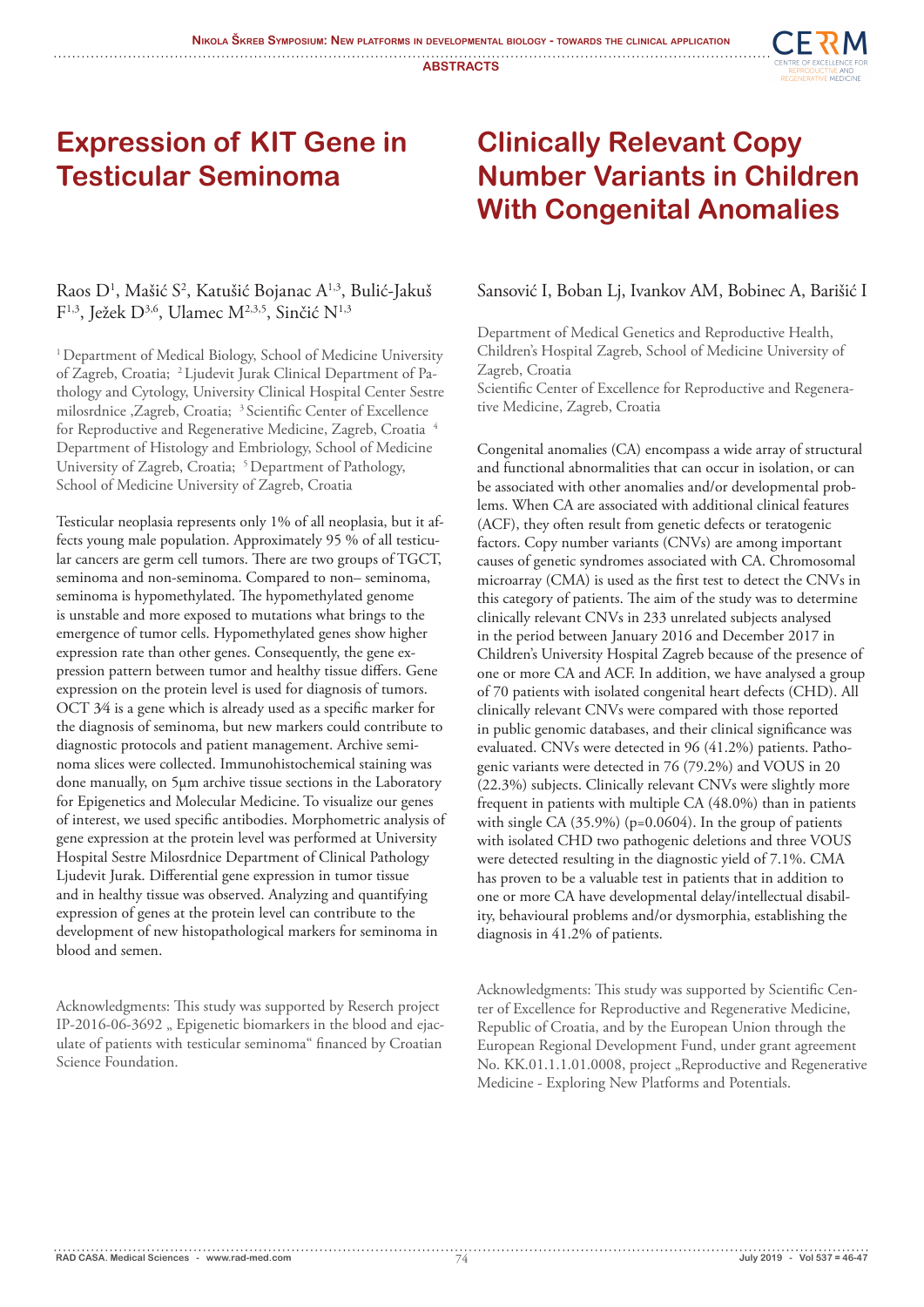

#### **Epigenetic Research of Developmental Disorders/congenital Anomalies**

Meašić  $A^{1,3}$ , Sansović I<sup>1,3</sup>, Bobinec  $A^{1,3}$ , Kero M<sup>1,3</sup>, Boban Lj<sup>1,3</sup>, Bulić-Jakuš F<sup>2,3</sup>, Sinčić N<sup>2,3</sup>, Krasić J<sup>2,3</sup>, Barišić  $I^{1,3}$ 

<sup>1</sup> Children's Hospital Zagreb, School of Medicine University of Zagreb, Croatia<sup>2</sup> Laboratory for Epigenetics and Molecular Medicine, Department of Medical Biology, School of Medicine University of Zagreb, Croatia 3 Scientific Center of Excellence for Reproductive and Regenerative Medicine, Zagreb, Croatia

Intellectual disability/Developmental delays (ID/DD) are present in 2-3% of children and the worldwide population prevalence of autism spectrum disorder (ASD) is about 1%. Congenital anomalies (CA) are the leading cause of stillbirth and infant mortality and an important contributor to childhood morbidity. Over 130,000 children with CA are born in Europe each year. Their physical, mental and social handicaps are a significant burden on the healthcare, social and educational services. Therefore, all these disorders are an important public health problem and a major diagnostic challenge, due to their complex etiology. To promote the research in this area, the project "Reproductive and Regenerative Medicine - Exploration of New Platforms and Potentials" of the Center of Excellence for Reproductive and Regenerative Medicine (CERRM), has set "Epigenetic Research of Genetic Disorders/Congenital Anomalies" as one of its topics. The target group patients consists of children with ID/DD, ASD, CA and rare neurodevelopmental disorders of unknown aetiology. The project will investigate the underlying genetic and epigenetic mechanisms, with special reference to genotype-phenotype correlation, opening up new ways of treatment and prevention strategies, and application of genomics and epigenomics in the clinical practice. It is expected that the study will identify new epigenetic markers, candidate genes and pathogenic variants associated with conditions under study, establishing accurate genetic diagnosis that will allow genetic counseling, prenatal and preimplantation diagnosis and cascade screening of family members at risk. The research could open the way of finding new therapeutic options based on the epigenetic modification of targeted genome regions.

Acknowledgments: This study was supported by Scientific Center of Excellence for Reproductive and Regenerative Medicine, Republic of Croatia, and by the European Union through the European Regional Development Fund, under grant agreement No. KK.01.1.1.01.0008, project "Reproductive and Regenerative Medicine - Exploring New Platforms and Potentials.

### **Comparative Study of Human and Experimental Mouse Teratocarcinoma**

Škara L<sup>1</sup>, Krasić J<sup>1,2</sup>, Vujnović N<sup>1</sup>, Terlević R<sup>3</sup>, Katušić Bojanac A<sup>1,2</sup>, Ulamec M<sup>2,4,5</sup>, Bulić-Jakuš F<sup>1,2</sup>, Ježek  $D^{2,6}$ , Sinčić N<sup>1,2</sup>

<sup>1</sup> Department of Medical Biology, School of Medicine University of Zagreb, Croatia; <sup>2</sup> Scientific Center of Excellence for Reproductive and Regenerative Medicine, Zagreb, Croatia 3 Department of Pathology, General Hospital Pula, Pula, Croatia 4 Ljudevit Jurak Clinical Department of Pathology and Cytology, University Clinical Hospital Center Sestre milosrdnice, Zagreb, Croatia; 5 Department of Pathology, School of Medicine University of Zagreb, Zagreb, Croatia<sup>6</sup> Department of Histology, School of Medicine University of Zagreb, Zagreb, Croatia

Teratocarcinoma (TCa) is a type of mixed testicular germ cell tumor (TGCT) composed of teratoma and embryonal carcinoma. In 1970s Solter, Damjanov and Škreb discovered that TCa could be produced by transplanting gastrulating mouse embryos underneath a kidney capsule of a syngeneic animal. TCa was identified by classical histological analysis and now this experimental mouse teratocarcinoma model is considered as suitable for studying TGCT biology. Molecular systematic analysis and comparison of human and mouse model TCa have not been performed. The purpose of this research is to compare proliferative and apoptotic activity in human and mouse experimental TCa. For immunohistochemical detection of PCNA and Caspase-3 expression, 20 human testicular teratocarcinoma and 14 experimental mouse teratocarcinoma paraffin- embedded tissues were used. Slides were semi-quantitatively analyzed and results were categorised regarding percentage of IHC-positively stained cells as 0 (0%),1 (<10%), 2 (10-50%) and 3 (>50%). Differences in rates of proliferation and apoptosis between human and mouse TCa were statistically significant. Most of experimental mouse TCa (64%) and just 30% human TCa showed >50% PCNApositively stained cells. With respect to Caspase-3 staining, mouse TCa samples were similarly distributed among categories 1, 2 and 3 while 70% of human TCa belonged to category 1. Analysis of proliferation and apoptosis based on percentage of PCNA and Caspase-3 positively stained cells statistically significant differ between human and mouse experimental TCa. This result may be due to small and unequal number of samples. Further analysis should be done and we are planing to conduct Western blot analysis of PCNA and Caspase-3.